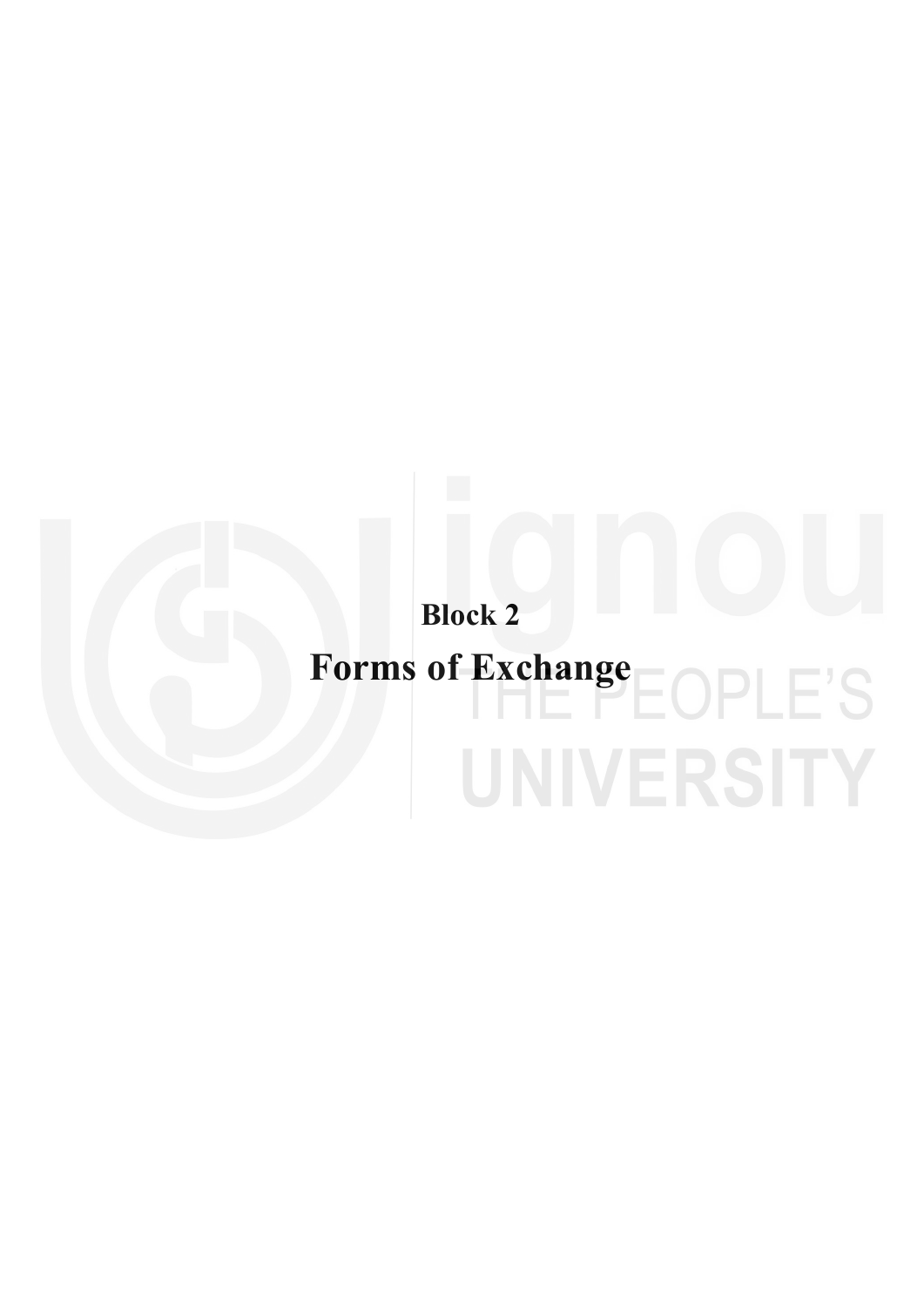

# THE PEOPLE'S UNIVERSITY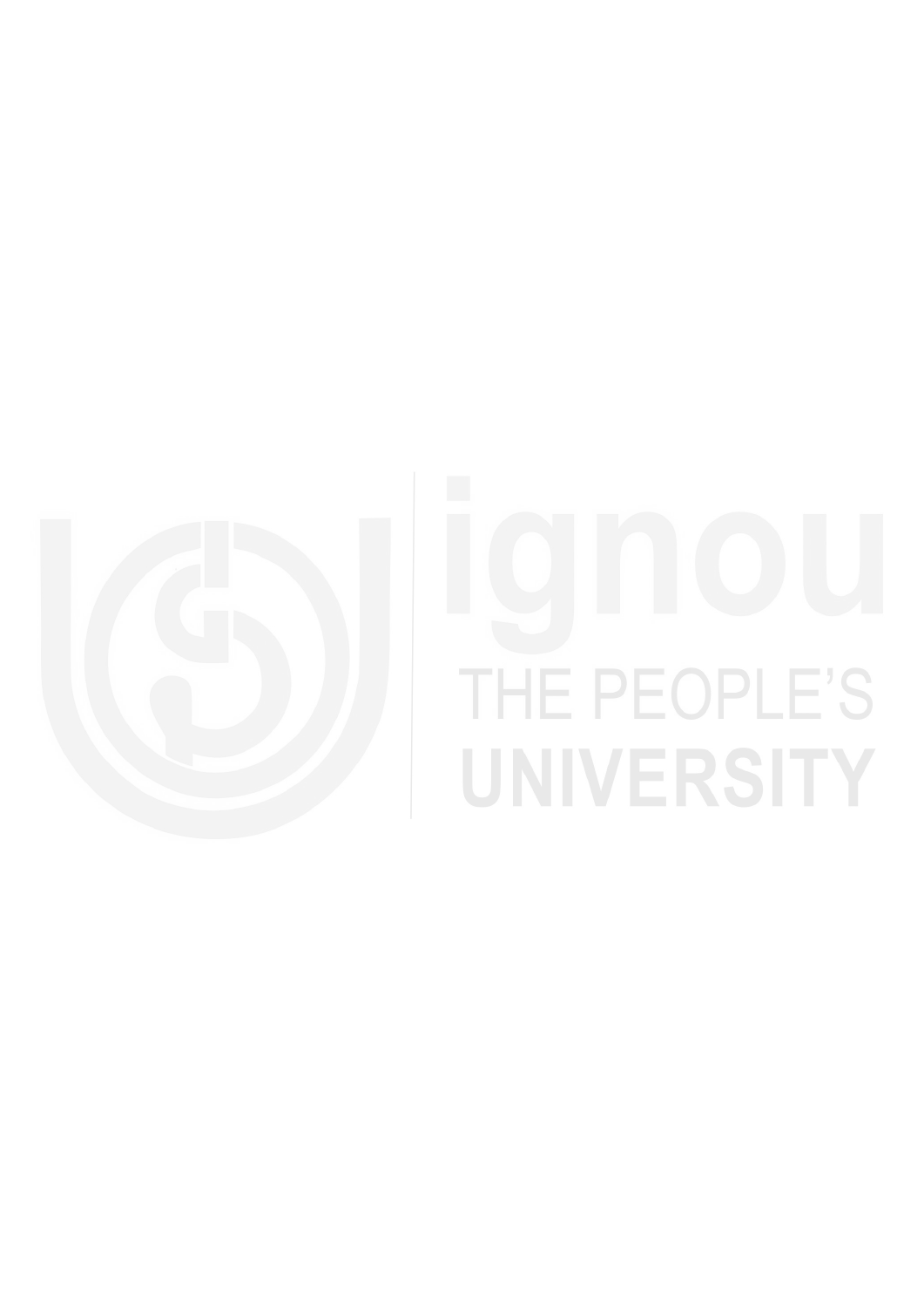# UNIT 4 RECIPROCITY AND GIFT\*

#### Structure

- 4.0 Objectives
- 4.1 Introduction
- 4.2 Reciprocity
	- 4.2.1 Nature of Reciprocity
		- 4.2.1.1 Legal Enforcement
		- 4.2.1.2 Rational Enforcement
		- 4.2.1.3 Social Enforcement
- 4.3 Forms of Reciprocity
	- 4.3.1 Generalized Reciprocity
	- 4.3.2 Balanced Reciprocity
	- 4.3.3 Negative Reciprocity
- 4.4 Gift
- 4.5 Dimensions of Gift
	- 4.5.1 Social Dimension
	- 4.5.2 Economic Dimension
	- 4.5.3 Personal Dimension
- 4.6 Approaches of Gift Giving
	- 4.6.1 Anthropological Approach
	- 4.6.2 Sociological Approach
	- 4.6.3 Economic Approach
- 4.7 Let Us Sum Up
- 4.8 References
- 4.9 Specimen Answers to Check Your Progress

# 4.0 OBJECTIVES

After going through this unit, you will be able to:

- Describe the notions of reciprocity and gift,
- Explain the nature of reciprocity through three forms of enforcements,
- Describe the various forms of reciprocity,
- Examine the various dimensions of gift-giving,
- Understand the ways of gift-giving through approaches to gift-giving.

# 4.1 INTRODUCTION

The first Block, Introduction to Economic Sociology you had learnt about the relationship between society, culture and economy. You were informed about the

#### \*Written by Dr. Ajaz Ahmad Gillani, Asst. Professor, Kashmir University, Kashmir

н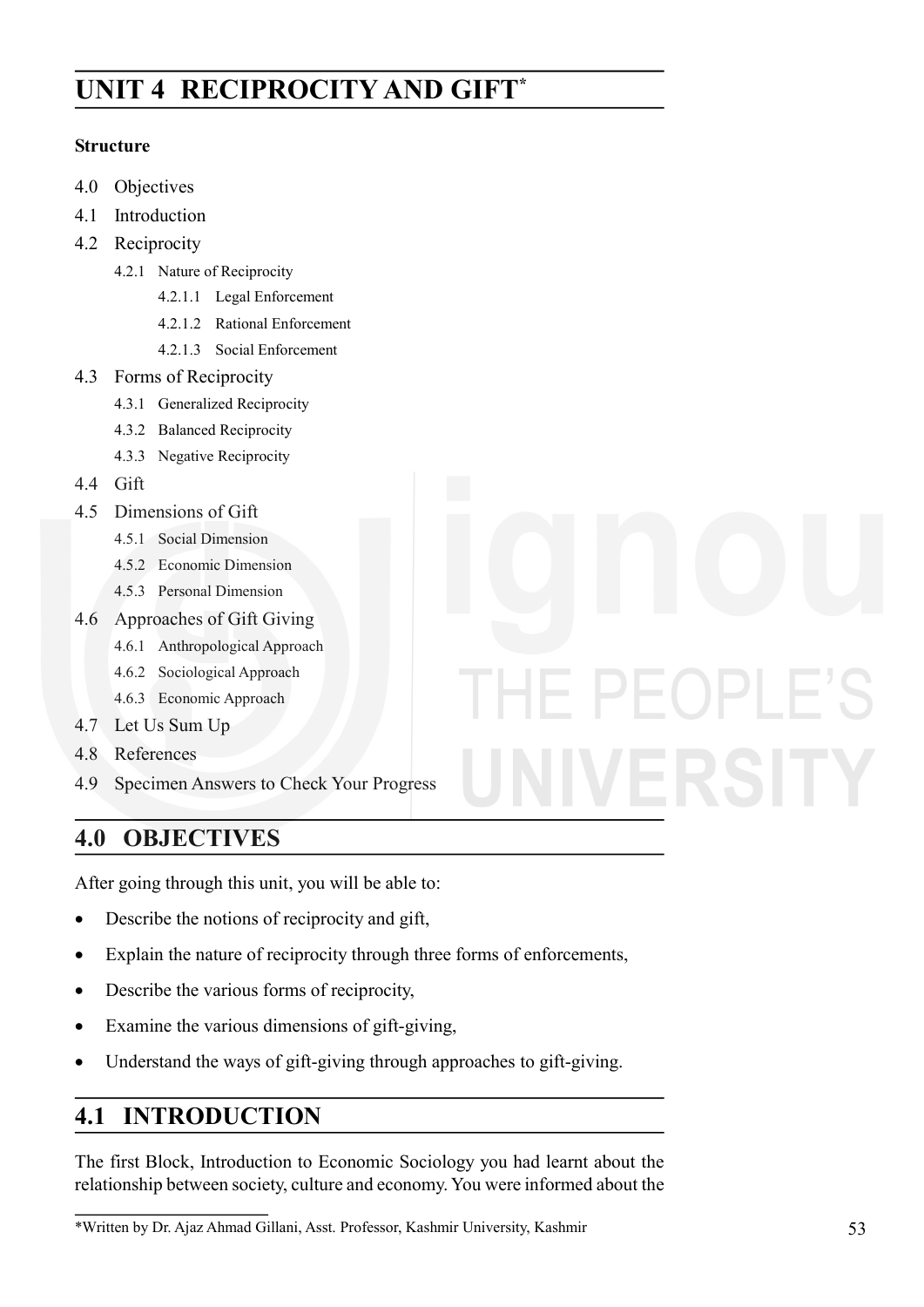Forms of Exchange two schools of thought. Formalism and Substantivism which constitutes Economic Sociology. Finally, we elaborated on the New Economic Sociology.

> In this next block-Forms of Exchange in the first unit, we will discuss the concepts of reciprocity and gift from the social science point of view. The unit is divided into two sections, each dealing separately with the notions of reciprocity and gift respectively. In the first section, the idea of reciprocity is elucidated highlighting the ways in which exchange takes place and how relationships are formed through reciprocity. The notions of fairness and justice have been incorporated to exemplify the nature of reciprocity. The unit also offers an insight into the forms of reciprocity informing the patterns of relationship existing in our societies. The second section of this unit enlightens about the notions of gift and how gift giving moulds the relationship among various people. Three broad approaches of gift-giving are also discussed which inform us about the ways in which gift giving takes place which is based on the motives.

### 4.2 RECIPROCITY

Reciprocity is a mutual process of give and take of goods among people or group of people in settings where either both the parties (the giver and the receiver) benefit from such exchange or at least one among the two is necessarily at advantage. It is a process that leads to the formation of social relationships. To deconstruct the process of such exchange, let us take the example of the selling of goods in the market. While the seller takes an action by offering a price on his goods to the buyer, there is always a counter response from the buyer, which indicates a formal acceptance of the seller's action. Such reaction to the seller's action is the motivating force towards maintaining and sustaining relationships between the two. Some scholars (such as Homans, 1958 & Gouldner, 1960) argue that this sort of relationship between the two requires a continuous exchange in order to sustain, which would otherwise suffer due to irregularities in the process of exchange. This means that buyer is under an obligation to respond to the seller. Having said that does not advocate that this sort of exchange is carried out in a balanced manner all the time where every action of the seller will get a parallel response from the buyer. Such relationship cannot be maintained and sustained throughout due to inconsistencies in the contact through exchange.

Such a custom of exchange, according to Gouldner (1960), is implicit within the established social systems where actors constantly and mutually exchange and form relationships through giving and taking both economic as well as noneconomic products or other services which paves way to further exchanges. This means satisfaction of the actors over the counterpart taken in exchange to what is given involves supplying more of what is given so as to increase the amount of incentives in exchange, which also safeguards one to become indebted to the other. The satisfaction of the actors is also determined when the in-take is considered as equivalent to what is initially given to the other. Thus there is a mutual dependence between the actors. This exchange is often met through the division of labour in our societies which form the base for the reciprocal trade through give and take process. Reciprocity here implies that the exchange process is acceptable to both the actors. In contrast, if the exchange of goods or services takes place between the unequal partners where one or both the actors show dissatisfaction over what is received against what is given, then such an exchange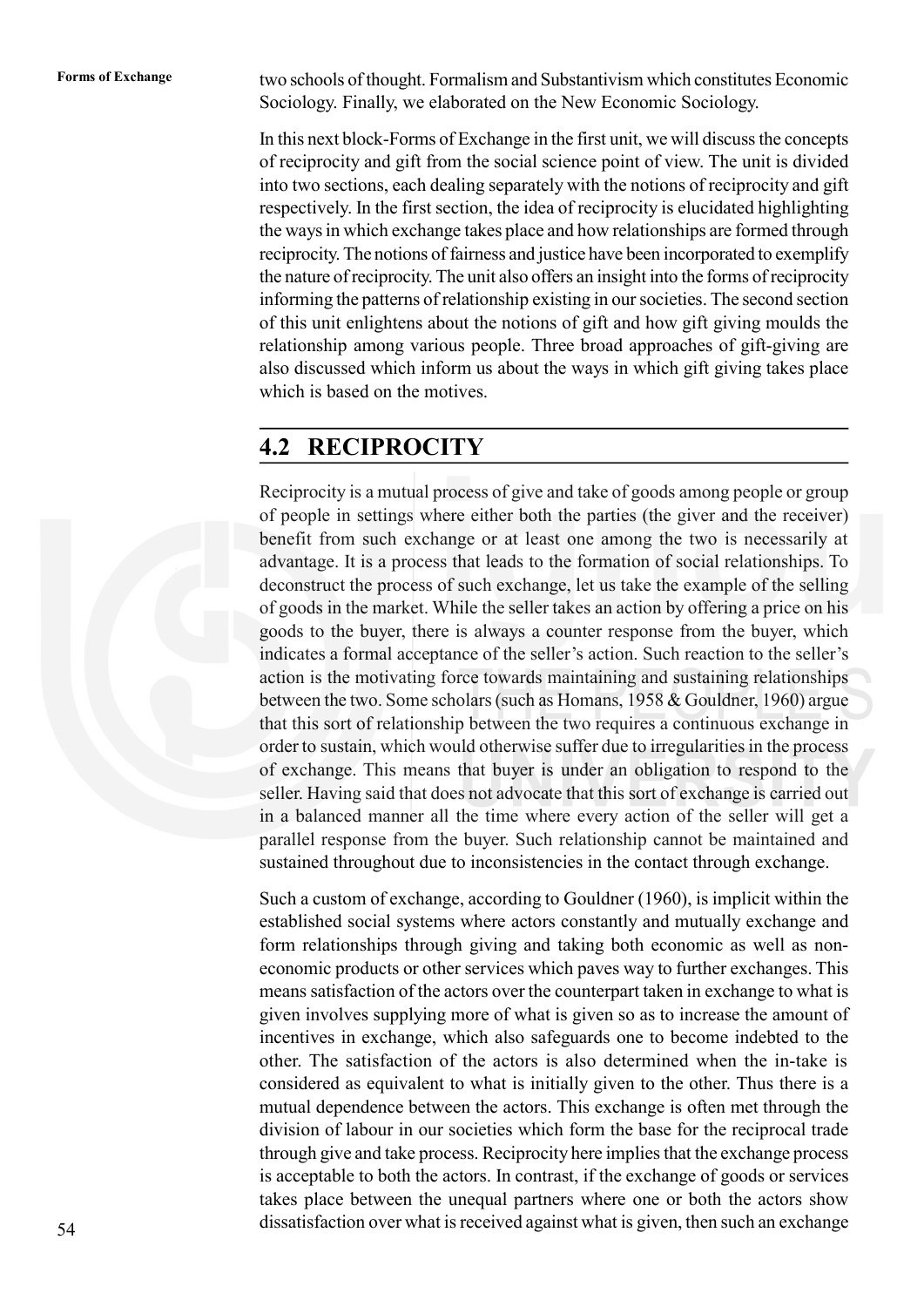cannot be called as a reciprocal exchange. Within such a structure of economic Reciprocity and Gift relationship where one is dissatisfied with the exchange process, the relationship will succumb to the unequal exchange. Thus reciprocity is the main reason for the exchanges to be stable and consistent and the actors are under an obligation to equally give and take to maintain their relationship and keep it balanced.

#### 4.2.1 Nature of Reciprocity

The fundamental feature of reciprocity as is obvious from the above discussion is to return against what has been received. This reflects the moral nature of reciprocity which also puts an individual into an obligation to reciprocate to the giver. Further, the moral nature of reciprocity has its roots in the notions of justice and fairness. Therefore the favours that are returned can be considered as a reward and also as compensatory justice to all the goods and services received by the initial giver (Kolm, 2008). This idea can be well understood in terms of the models of justice given by John Rawls in his "*Theory of Justice*" published in 1971 such as the retributive justice characterized by "an eye for an eye". The counterpart of what has been received, according to the retributive justice, can be the money or it can be goods for goods and services for services as in barter system. Such reciprocal exchanges take place through a legal agreement. Reciprocity involves constant exchange of economic as well as non-economic goods. However whether the return in exchange would be equal to what is delivered is always uncertain. This uncertainty is a threat to further exchanges which is resolved in terms of the enforcement mechanisms which are of three forms i.e. legal, rational and social enforcement.

#### 4.2.1.1 Legal enforcement

Legal enforcement involves ensuring parties to come to an agreement to exchange and negotiate in the process. It is a legal deed through which two parties freely accept to exchange and usually involves exchange between equal partners. Under legal enforcement, one partner can sue the other if the other fails to reciprocate. This creates a kind of tension among the partners as a result of which the principle of reciprocity is enforced.

#### 4.2.1.2 Rational enforcement

Rational enforcement is based on the idea of reason i.e. the self-interest of the partners involved in exchange. For instance, in repeated exchanges, both the parties have a rational interest in reciprocating to economic or non-economic goods which ensures further exchanges and benefits them both. This also reduces the uncertainty about reciprocating afterwards. Thus the enforcement of reciprocity arises out of the partners' self-interested behaviour.

#### 4.2.1.3 Social enforcement

Social enforcement involves entering into exchange with the other and this initial exchange supplies information about the partners' potentials to reciprocate. Both the partners do not possess any information in advance about the other. Under social enforcement norms, the partners' network within the society aids in supplying the information to the other which subsequently results in the first reciprocal exchange. At the same time, this social network ensures that both the parties respect the rules of reciprocity, which otherwise results in breaking the exchange ties with the violator.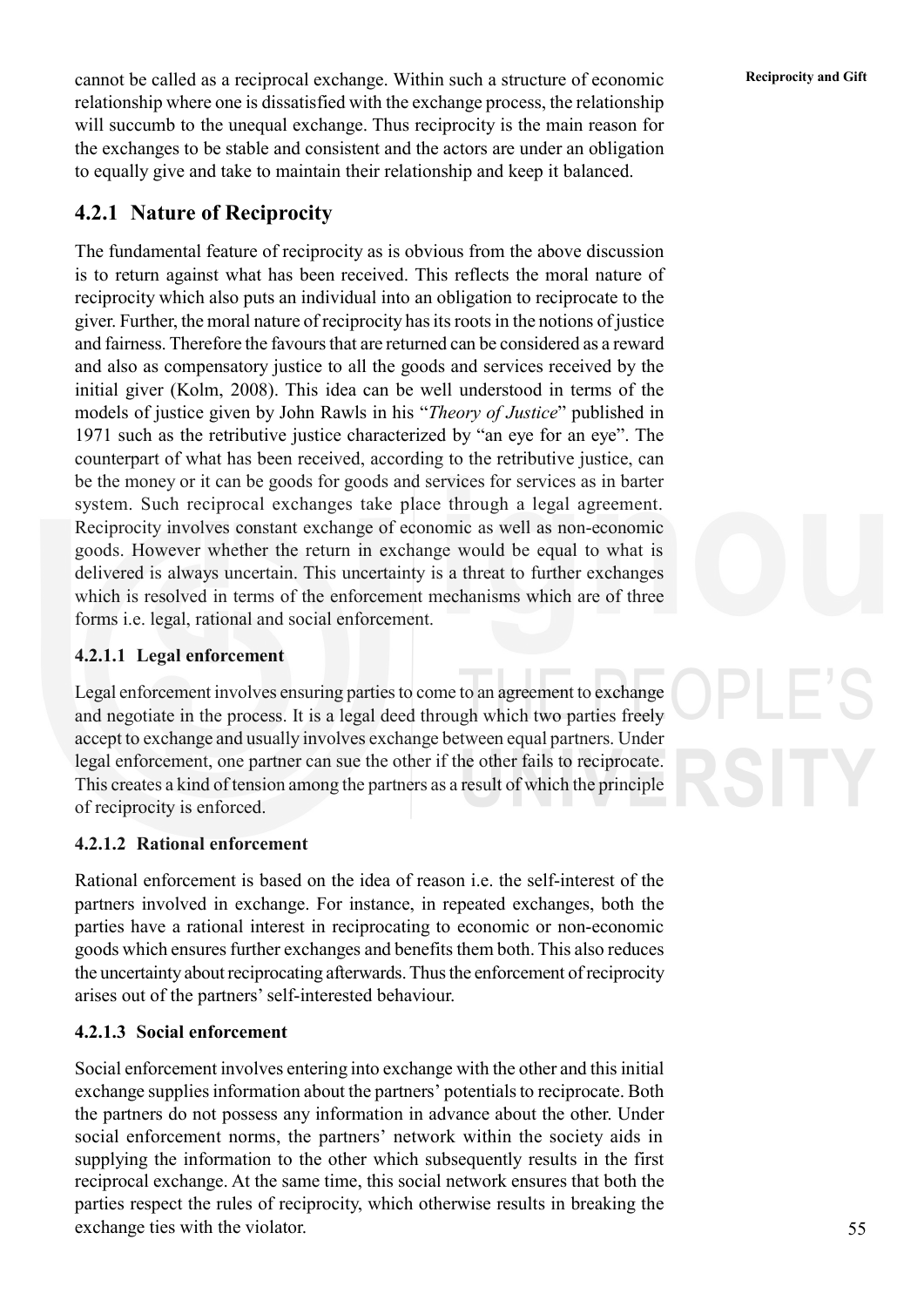# Forms of Exchange 4.3 FORMS OF RECIPROCITY

Marshall Sahlins in his famous work "*Stone Age Economics*" published in 1972 identified three kinds of reciprocity found among people in the past (drawing from the works of Bronislaw Malinowski – 1922 and Marcel Mauss – 1990 [1950) as well as in the present. They are generalized reciprocity, balanced reciprocity and negative reciprocity. All these three kinds of reciprocity inform the varying levels of relationship within a social setting. While generalised reciprocity is brought into practice by social groups, balanced reciprocity is employed by the communities who reasonably engage in exchange and negative reciprocity is employed by communities who have networks based on distance. All these three forms of reciprocity can even co-exist simultaneously in any society and work towards the formation of relationships.

#### 4.3.1 Generalized reciprocity

Generalized reciprocity is a form of reciprocity often motivated by compassion to give as well as the generosity of spirit. This form of reciprocity involves "something for nothing" kind of exchange. This means that the one who gives away (either goods or services) attains satisfaction over the one-way transaction regardless of expecting something in return. This also means that the generalized reciprocity involves giving without anticipation for any prospective return in exchange. This kind of reciprocity is prevalent in societies where people show emotional attachment towards one another and thus feel obliged to render goods or services to others on account of relative need. A common example of this kind of reciprocity can be traced from both traditional and contemporary families in which parents nurture their children, provide them with all the basic and needful amenities without any expectations of the corresponding return. However Ekeh (1974) argues that in generalized reciprocity, services (or goods) given by one is not necessarily returned by the receiver but by some other. For this reason, Fowler and Christakis (2010) call it "pay-it-forward" reciprocity.

The other way to understand generalized reciprocity is the way Scholars such as Fowler and Christakis (2010) have explained it. According to them, if a person has, at any point of time (in the past), been helped by any individual, then this person will most often decide to offer help to others regardless of any expectation of return. This means that people choose to offer help to others on the basis of whether they were offered any help in the past without taking into consideration the person who initially offered the help. Thus there is always a possibility that those who have been helped by some in past may offer help to anyone in the future and this is independent of the identities of givers of help as well as those at the receiving end. In general, this sort of reciprocity is dominant among small human settlements in which members of these settlements are relatives, or live in communities culturally connected.

#### Activity 1

After going through the above sections; try and recall or ask four family/ friends about some real-life stories of people passing on help to others since they themselves were helped or cared for by others unknown to them in society.Write a two page essay on "Reciprocity in Social Groups" and discuss it with other students of your Study-Centres.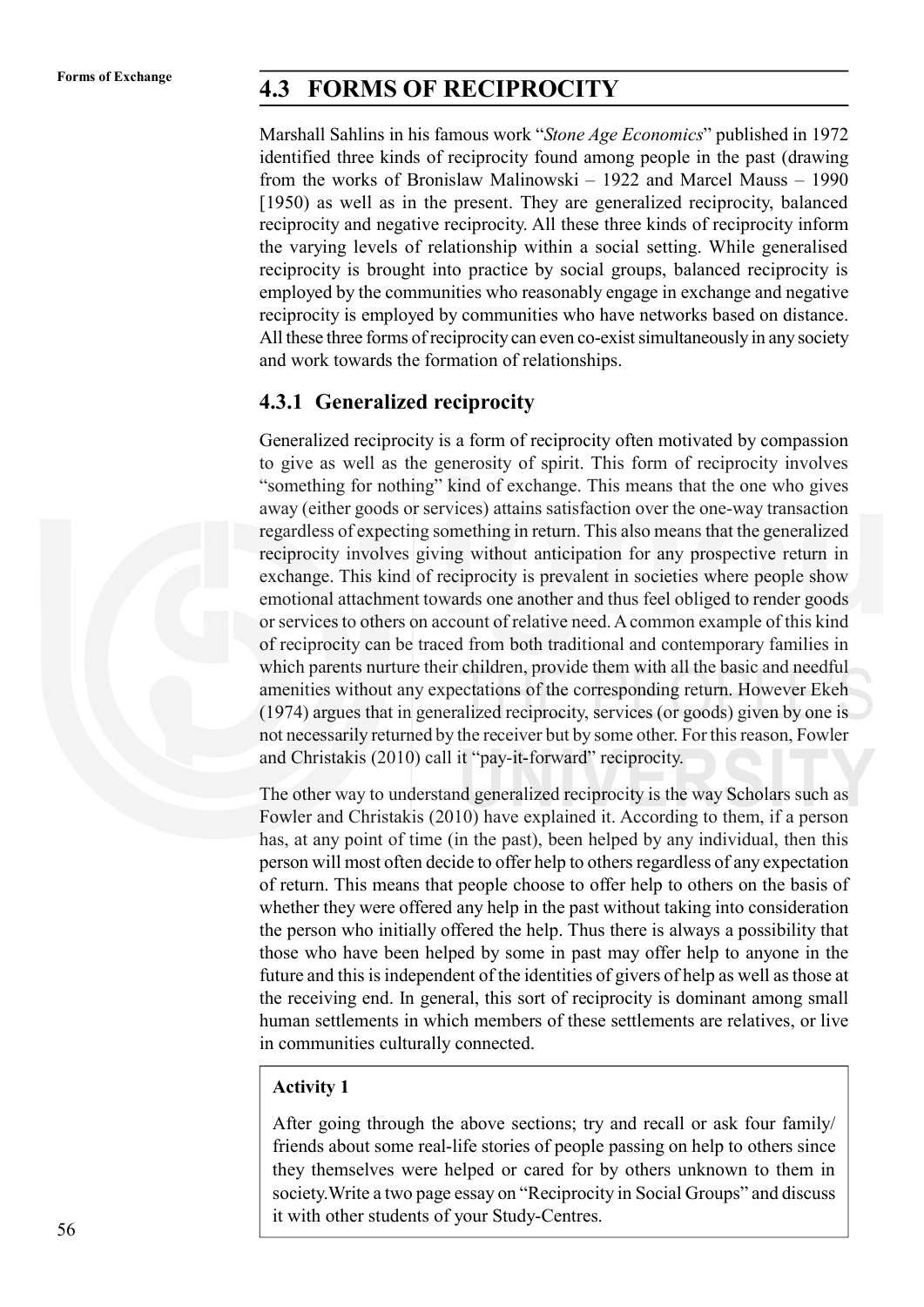#### **4.3.2 Balanced reciprocity** and Gift **AXALLET Reciprocity Reciprocity Reciprocity**

This form of reciprocity involves forming relationships between communities as well as between individuals and maintaining this relationship over a longer period of time through reciprocity. One common example of balanced reciprocity is the reciprocal invitations to ceremonies and other occasions of cultural importance. However, there can also be the transference of goods or services which have to be reciprocated almost equally so as to balance the exchange and meet the expectations of the giver for his satisfaction. The return in balanced reciprocity is immediately anticipated or as per the demands of the giver. However, sometimes, the giver fixes some specific time for its return. Failure to reciprocate within the specified time, the giver discontinues giving goods and/or services to the other. Not only does the giver discontinue transferring goods to the receiver but the giver also chitchats to others, or compels the receiver to reciprocate or sometimes terminates all relations with the receiver until the latter returns goods and/or services of equal or approximately equal value. Balanced reciprocity does not involve bargains or negotiations between the giver and receiver, which is fundamental to this form of reciprocity.

In balanced reciprocity, alongside the value of return being roughly equal to what has been received, the receiver is under an obligation to reciprocate. Therefore, the test of this form of reciprocity is the lack of capacity to endure single-sided transference. In common parlance, people turn aggressive and show disappointment over the receivers' failure to reciprocate through goods or other invitations. Within the Indian familial set-up, the two-side flow of substantial goods informs the attachment between two parties and defines their relationship. If, in such an attachment between the two parties, one reciprocates but fails to do so in equal reciprocation, then the relationship between the two gradually starts weakening and will vanish over a period of time following similar kind of exchanges. Thus the relationship between the two parties largely depends on reciprocity based on fair exchange, without any direct bargain.

#### 4.3.3 Negative reciprocity

Negative reciprocity is the opposite of generalized reciprocity and its use among the economists and social scientists is rare. Negative reciprocity is prominent in the works of Marshall Sahlins titled "*Stone Age Economics*" published in 1972. In this form of reciprocity, one party intends to gain at the expense of others. The distinguishing feature of this form of reciprocity is that both the parties make efforts to acquire all in the exchange process by returning as little as possible. This means that negative reciprocity involves obtaining goods or services at the nominal cost. Also, in this form of reciprocity, one always intends to take revenge which subsequently results in the reduction of profit and creates a non-cooperative atmosphere between the two parties which further hampers their exchange relationship. Thus as Kolm (2008: 11) puts it, there is the "reciprocation of revenge and retaliation for deterrence, which is only partially symmetrical to and does not have the fundamental role of .... reciprocity". Negative reciprocity is an archetype based on the behavioural aspects and is significant in socio-economic milieu. It involves exchange based on retaliation such as 'haggling', 'barter', 'gambling', 'chicanery', 'theft' and 'other varieties of seizure' (Sahlins, 1972: 195) in which goods are obtained out of impunity in the absence of social

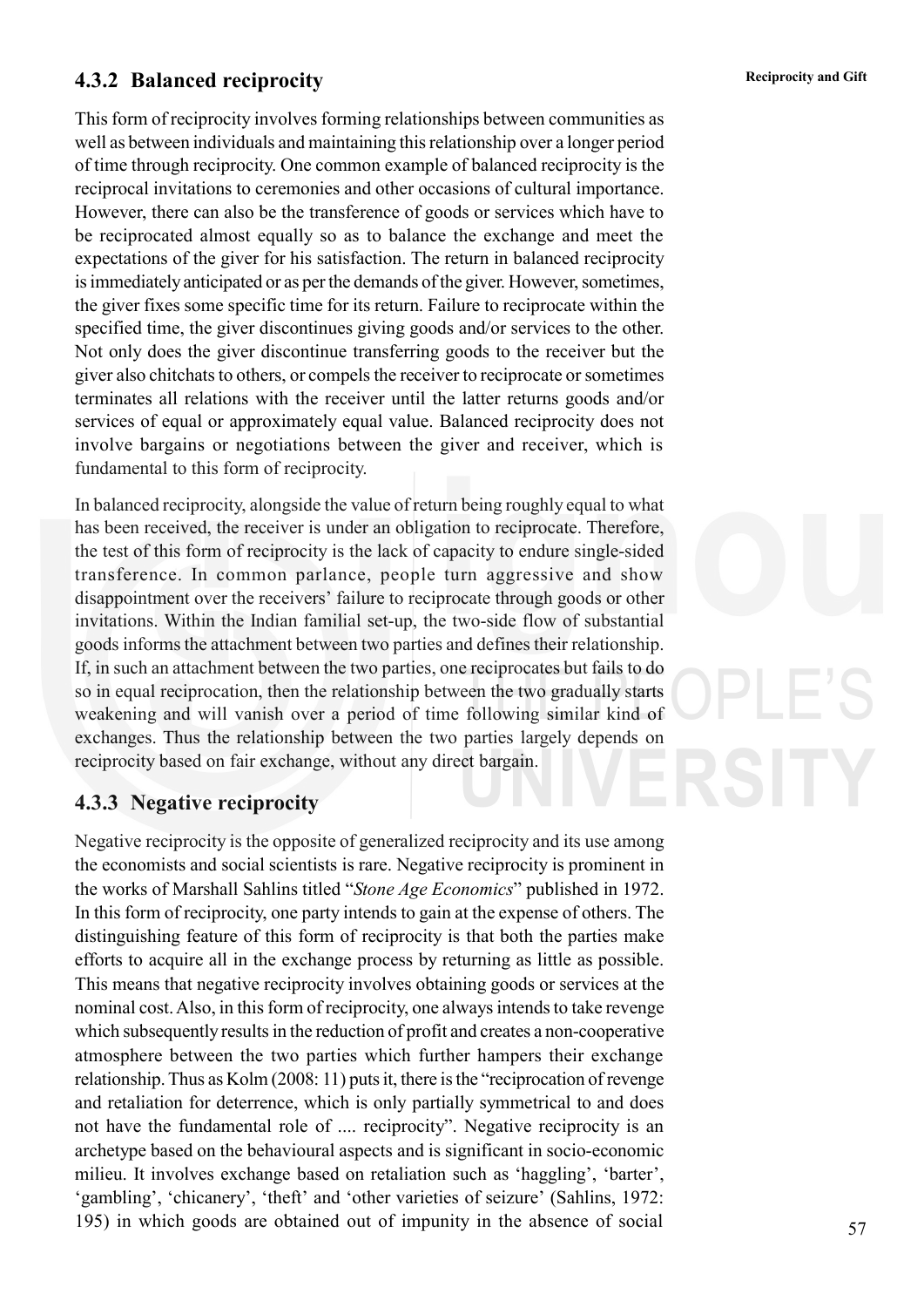Forms of Exchange interaction (Ingold, 1986) and is based on the notions of "an eye for an eye and a tooth for a tooth" according to game theorists Fehr & GÓchter (1998: 845).

#### Check Your Progress 1

1. What do you understand by reciprocity? Write in a few lines given below.

........................................................................................................................

- ........................................................................................................................
- 2. Fill in the blanks:
	- a) ...............ensures that the parties come to an agreement to exchange and negotiate.
	- b) .................reciprocity determines the nature of reciprocity.
- 3. Which of the following does not fall under the forms of reciprocity?
	- a. Positive reciprocity
	- b. Balanced reciprocity
	- c. Alternate reciprocity
	- d. Negative reciprocity

#### 4.4 GIFT

A gift can be considered as a social, economic or even cultural exchange intrinsic to human societies across the globe and significant for social relationships to sustain (Camerer, 1988). A gift can be material or non-material thing transferred either voluntarily to the other or sometimes on the demand of the other. Common examples of material goods are money or some other tangible thing while as non-material things include intangible things such as time, attention, love, etc. The fundamental feature of gifts is that there is always a kind of reciprocity involved in gift giving and for this reason gift giving is considered as a fascinating and unanimous activity carried out by humans. It is also understood as a process that brings in integration within a society due to its symbolic dimension that exchanging gifts can vividly communicate cultural meanings. Therefore as Edward Schieffelin, in his article "*Reciprocity and the Construction of Reality*" published in *1980,* writes: "gift giving...is properly a vehicle of social obligation". This can be one way of understanding the term gift. However in economic terms, people may think of the gift in terms of trade as a reciprocal exchange. But gift essentially is at variance with the reciprocal trade. A moderate understanding of the gift deems it as any material thing that is given by one to the other. During this exchange, the aspects of the return such as the type of gift, price as well as the time to return a counterpart remains undecided. This differentiates gifts from the trade relationships where both material and non-material things are equivalently exchanged for what is initially received.

To examine the economics of gift-giving, one needs to understand the sensitivities of the value of gifts being exchanged. Studies so far conducted on the economics of gift-exchange suggest that givers attach a greater value to the gift they give to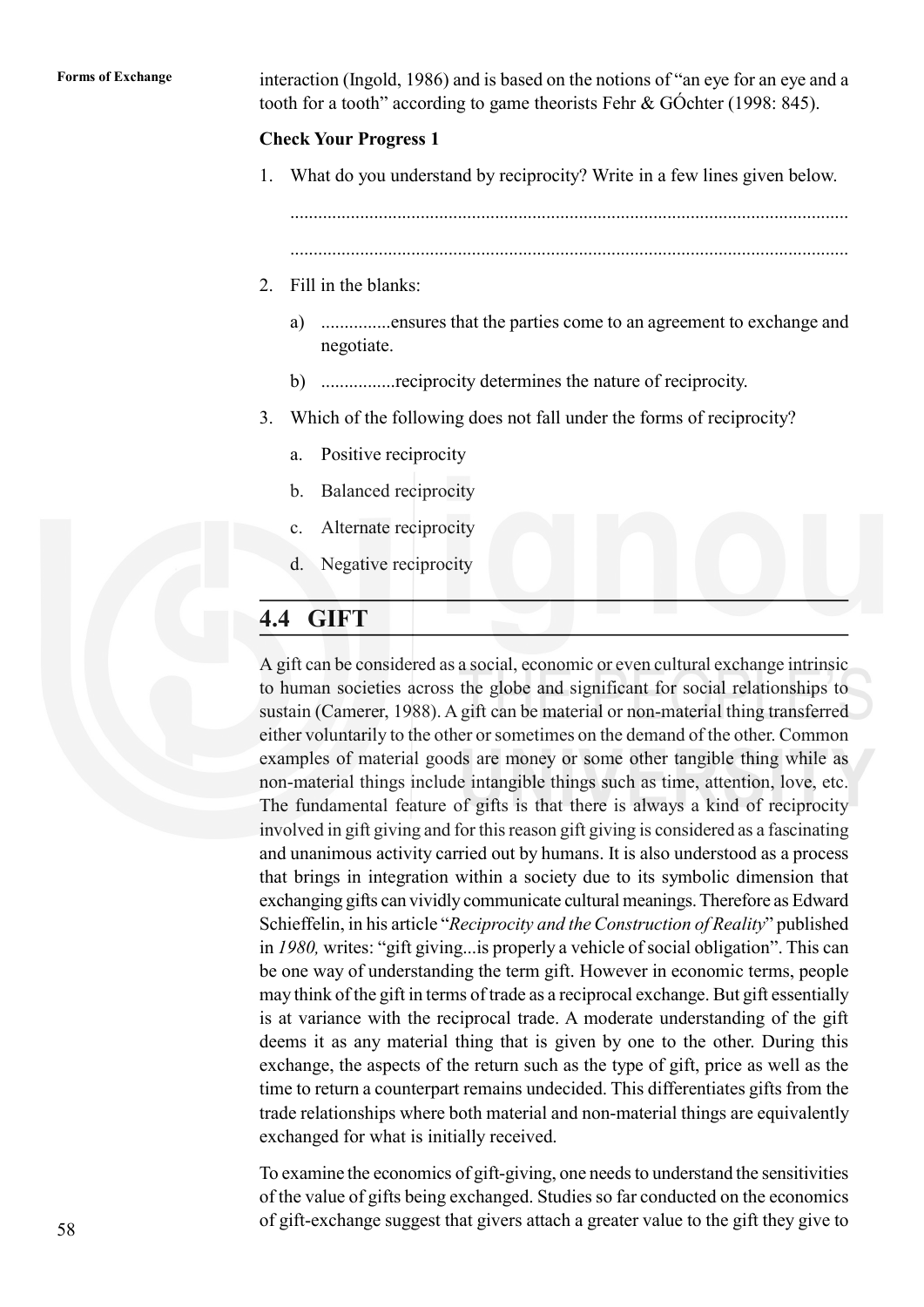their associates. At the same time, the receiver attaches a little lesser value to the Reciprocity and Gift gift being received than its actual value. As a result of this, both the parties will eventually bring an end to such exchange. However Cheal in his book "*The Gift Economy*" published in 1988 argues that despite such economic inadequacies, which can have severe psychological implications on both the parties, the practice of gift exchange has become a universal phenomenon. This process of giving and receiving gifts is in effect inflating with new gift items being exchanged on instances which are even newer. Garner and Wagner in their article "*Economic Dimensions of Household Gift-giving*" published in 1991 pointed out that whether it is an economic or a social transmission of material or non-material things, such exchange is considered as a gift exchange if governed by a pre-established relationship between the two parties. As a result of this pre-established relationship, both the parties are under an obligation to give in return to what they receive.

# 4.5 DIMENSIONS OF GIFT GIVING

The practices of exchange were the governing characteristics of the tribal economies as studied by Levi Strauss in his anthropological study "*The Elementary Structures of Kinship*" published in 1969. However this can only be one way to understand the notions of gift which informs the patterns of exchange in economic context. However, there are three broad dimensions through which one can understand how gift-exchange operates in different contexts. These are:

# 4.5.1 Social Dimension

On the social front, gift giving can be understood in terms of inviting people to form relationships. At the same time, gifts also inform about the givers' sincerity in participating in the receivers' joys and sorrows, however there is always a hidden reason in such participation. Within social dimension, there is the manifestation of ties and relationships between the one who gives a gift and the one who receives it. However, the negative sensations carried by such exchanges are at times, but not all the time, deceptive. Sometimes, there are positive motives hidden in such exchanges and thus gifts are given for motives such as social integration and for maintaining virtual intimacy in relationships characterised by social distance. Marcel Mauss' (1990 [1950]) work holds significance in the ways the idea of gift giving is interpreted in the present era for two reasons. One is that Mauss considers gift giving as an ideal bond between the two parties and; secondly he considers gift giving as a form of optimal behaviour. During the process of giving and receiving gifts, various elements of gift such as the value and quality inform the nature of relationship between the two involved in exchange. For example, if the gift is exchanged within intimate relationships, the value of gift will be more. Thus if there is a change in the patterns of relationship, the exchange does not stop however, the elements of the gift will change. So there is a correlation between the nature of relationship and the elements of the gift. Social dimension of gift exchange involves relationships which are personal and concerned with the common collective interest and the level of trust is always high.

# 4.5.2 Economic dimension

The economic dimension concerns the ideological connotations of gift giving and involves the expressions of value of the gift. The exchange of gifts is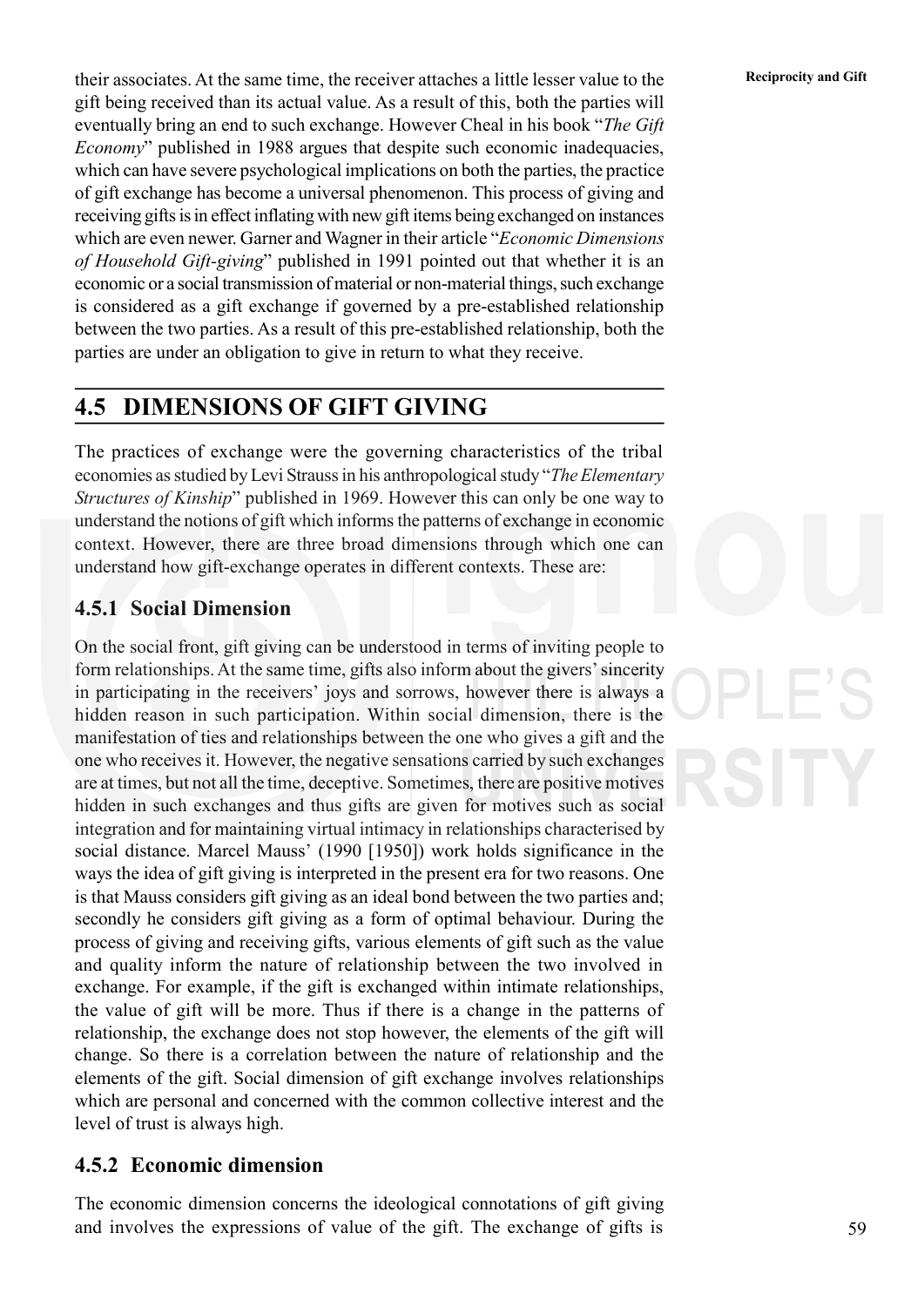Forms of Exchange considered as a way of giving substantial benefits to the receiver. This puts the receiver into an obligation and forces him to reciprocate. Reciprocation in such exchange upholds the receivers' reputation which otherwise disrupts the relationship between the two. Also as discussed in the social dimensions of gifts, the elements of the gift is central to economic dimension also. If the exchange between the two parties is approximately equal, the exchange can be said to be balanced. According to the economic exchange theory, gift giving is a contract in which both the parties benefit from the twin processes of giving and receiving provided the exchange is balanced. However, the relationship between the parties is a formal one and involves self interest of the parties. But the exchange has to be fair which satisfies both the parties and keeps the exchange balanced. Economic dimensions of gift involves impersonal relationships where there is little or no trust.

#### Activity 2

Attend a wedding ceremony or recall what happened during a wedding in your family and make a list of "gifts" (such as; Jewellery, clothes, electronics etc.) given or received between the Bride and Bride grooms family.

Write a note of one page on "The Wedding Gifts and its Significance" stating your observation as a sociologists/social anthropologists. Share your note with others at your Study Centre.

#### 4.5.3 Personal dimension

Within the personal dimension, the process of gift exchange indicates the experiences of giver's and receiver's identity. Thus there is the expression of self and the identity of giver is confirmed through the way gifts are presented to the other. Parallel to this is the acceptance or rejection of gifts by the other which can be a deliberate confirmation of other's identity. Identity predicament is often the manifestation of giving, receiving or refusing the gifts strategically. Therefore there is always a motive behind the gift-giving in terms of the personal values. Scholars have differentiated between various kinds of motives involved in the gift-giving which govern the behaviour of exchanging parties. Soloman's(1992), for example classifies motives into utilitarian and hedonic motives. The former leads to the achievement of functional benefits and latter is based on emotional or experiential rewards for self. Similarly, giving and obtaining pleasure is based on Sherry's (1983) classification of motives into altruistic and agnoistic. While altruistic motive involves augmentation of the pleasure for the receiver, agnoistic motive symbolizes acquiring personal reward for self (the giver). Thus gift-giving is always agonistic because people give to gain (pleasure).

# 4.6 APPROACHES OF GIFT GIVING

Having discussed the dimensions of gift-giving informs us about the ways in which gift-giving can be approached. There are three broad approaches to gift-giving. These are anthropological approach, sociological approach and economic approach.

#### 4.6.1 Anthropological approach

Anthropologists such as Bronislaw Malinowski (1922) and Marcel Mauss (1990 [1950]) were fascinated with the notions of gift giving since the roots of gift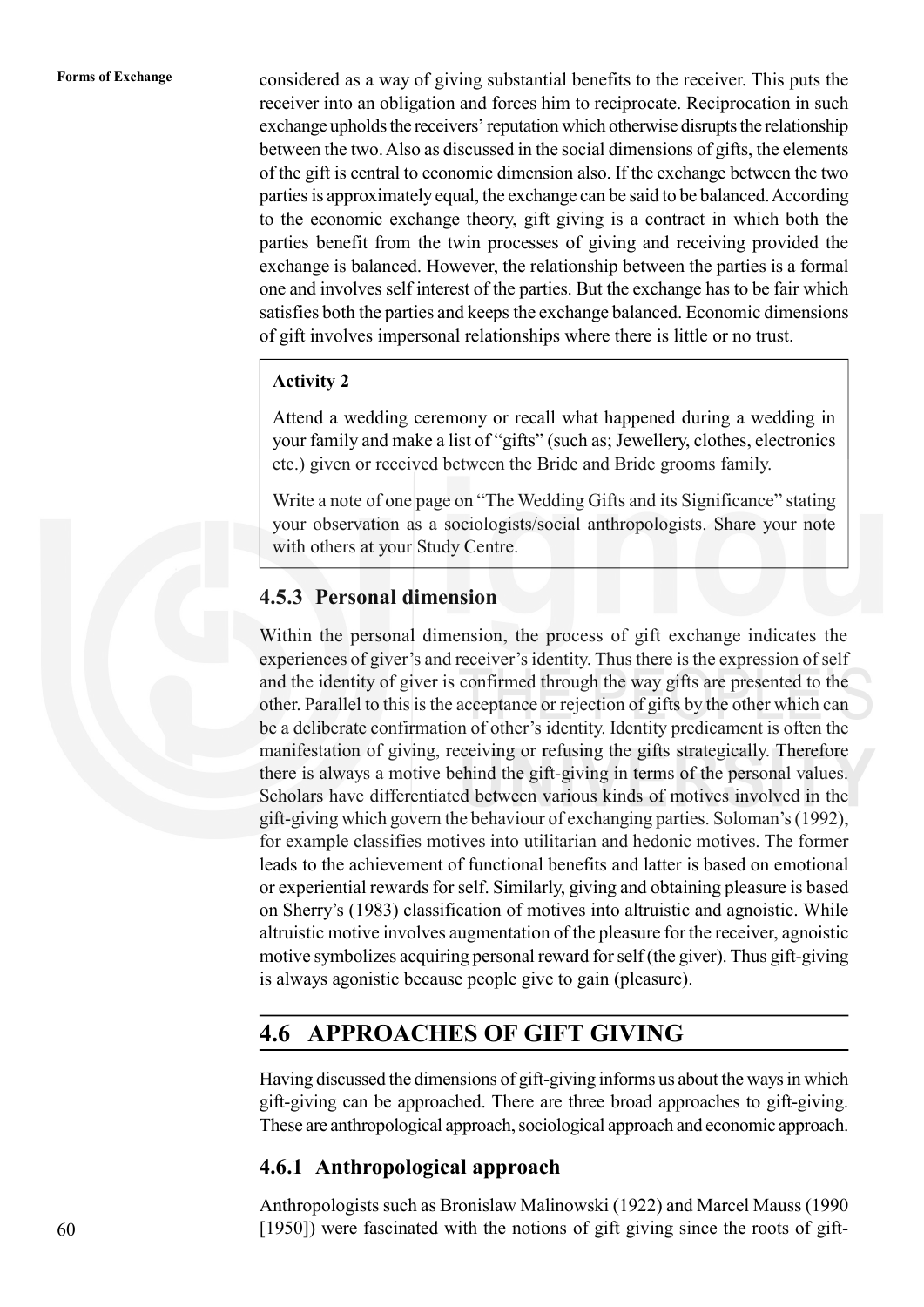giving can be traced from the primitive societies. According to them, those who Reciprocity and Gift give gifts to others expect repayment with interest. This means that the value of gift was an issue taken into consideration even in primitive societies. By giving gifts, people stocked up mass wealth which they exhibited on ceremonies. Thus gift giving in archaic societies would help determine one's wealth or status. This functionality of gift exists in the modern mechanisms of gift exchange also. However the contrasting feature of the modern way of gift giving from that of the primitive modes is that there is no reciprocity in the modern practices of giftgiving unlike in the primitive societies where reciprocity was one of the chief features.

#### 4.6.2 Sociological Approach

Sociologists hold the view of anthropologist Bronislaw Malinowski in the sense that they too consider gift-giving as a kind of self expression and developed this view further by stating that gifts communicate and symbolize meanings. Gift giving for sociologists is a way of conveying 'self' to the recipient which further shapes the recipient's identity. Such conveyance involves the expression of bonds between the giver and the receiver. Thus what is symbolic in this exchange is the meaning that the giver attaches to the gifts, involving the elements of the gift such as the choice of the gift, value, vigour in making selections which further serve a vast number of functions such as conveying identity, governing relationships, imposing fair distribution (reciprocal justice), setting boundaries and so on. These functions fall under the motives behind the gift giving.

#### 4.6.3 Economic Approach

The economics of gift exchange is more about the efficiencies and inefficiencies of the process of gift-giving. Through economic approach, every individual cares for self-interest and the regard for the benefits of others are seldom taken into consideration. The fundamental feature of gifts according to the economic approach is the 'signal' as opposed to symbol in the sociological approach. The common notion that while a party gives gift to the other but does not expect a return immediately is in contrast to how gift exchange occurs on the economic front. For example, a person goes to the shop and asks for something in return to which the person pays a parallel amount to the shopkeeper. If the similar situation takes place in giving gifts where the gift of equal value is returned immediately, this signals that the other party is not interested in establishing a relationship with the initial giver and so rejects it through immediate return. As a result, both the parties are free from being under obligation to return or reciprocate to the initial giver or exchange further. However to illustrate the situations where gifts are given without expecting quick return, economic approach proposes that there are the hidden desires to receive immaterial returns against the material gifts such as self-esteem, love and affection, honour, and so on.

........................................................................................................................

........................................................................................................................

#### Check your progress 2

1. Define gift in your own words?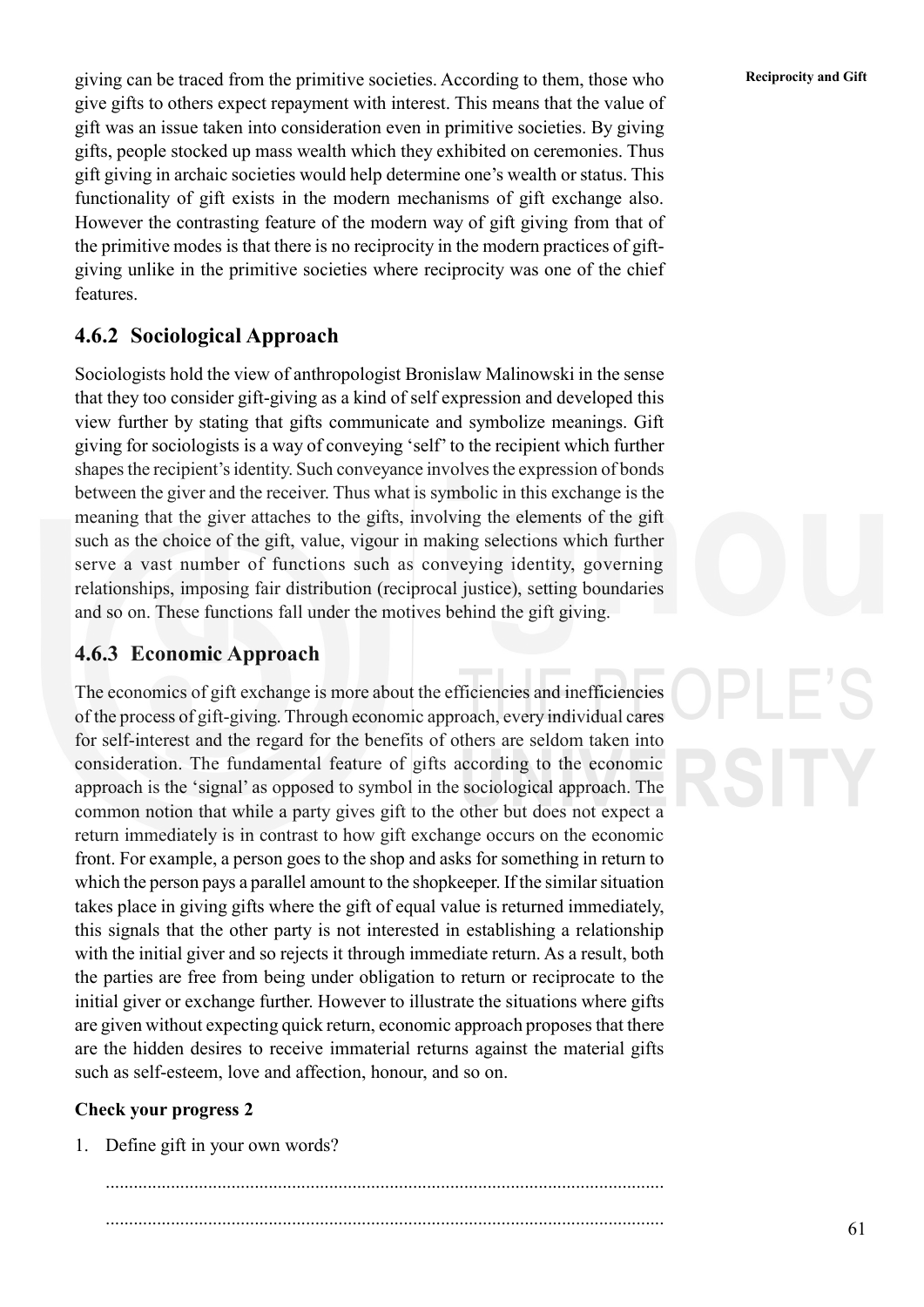........................................................................................................................

........................................................................................................................

- 3. Which among the following is not the dimension of gifts?
	- a. Personal Dimension
	- b. Kinship Dimension
	- c. Social Dimension
	- d. Economic Dimension
- 4. Negative sensations carried by gift exchanges are sometimes deceptive.
	- a. True
	- b. False

#### 4.7 LET US SUM UP

In this unit, you have learnt about the notions of reciprocity and gift. It is divided into two sections. Section one (i.e. reciprocity) discusses the concept of reciprocity and section two (i.e. gift) deals with the notions of gift. Gift exchange, as a complex phenomenon, involves the transmission of tangible and intangible goods devoid of any calculations. As a symbolic practice, it constructs a space for the people to aptly display their feelings to the receivers of the gift and paves way for the relationships to sustain. Due to this, the gift-givers get motivation for investing even higher amounts on gifts which conveys a robust signal to the receivers. At the same time, there is an incessant variance in the nature of gifts, instances on which gifts are exchanged and the motives behind such exchanges. The unit offers an insight into the shifting of motives from generosity to self-interest from the economical point of view but there is a social dimension also involving giftgiving for the continuity and for strengthening the bonds between exchanging partners. There are three broad approaches of gift-giving, which enlightens about the ways in which the notions of gift-giving and the return can be understood. Within the sharing of gifts is the principle of reciprocity involving five elements of gift such as value, respect to the other, obligation, moral factor as well as altruistic and agonistic aspects. Other than them, there are certain enforcements that determine the nature of reciprocity within the exchange system. The unit also offers an understanding of the different forms of reciprocity and how each of them is different from the rest.

#### 4.8 REFERENCES

- Mauss M., (1990 [1950]), "*The Gift: The form and reason for exchange in archaic societies*" (Translated by W. D. Halls, 1990 and foreword by Mary Douglas, 1990), London, NY: Routledge
- Cheal, D. (1988). *The Gift Economy*, London: Routledge.
- Camerer, C. (1988) "*Gifts as Economic Signals and Social Symbols*" American Journal of Sociology, 94 (Supplement), pp. S180 - S214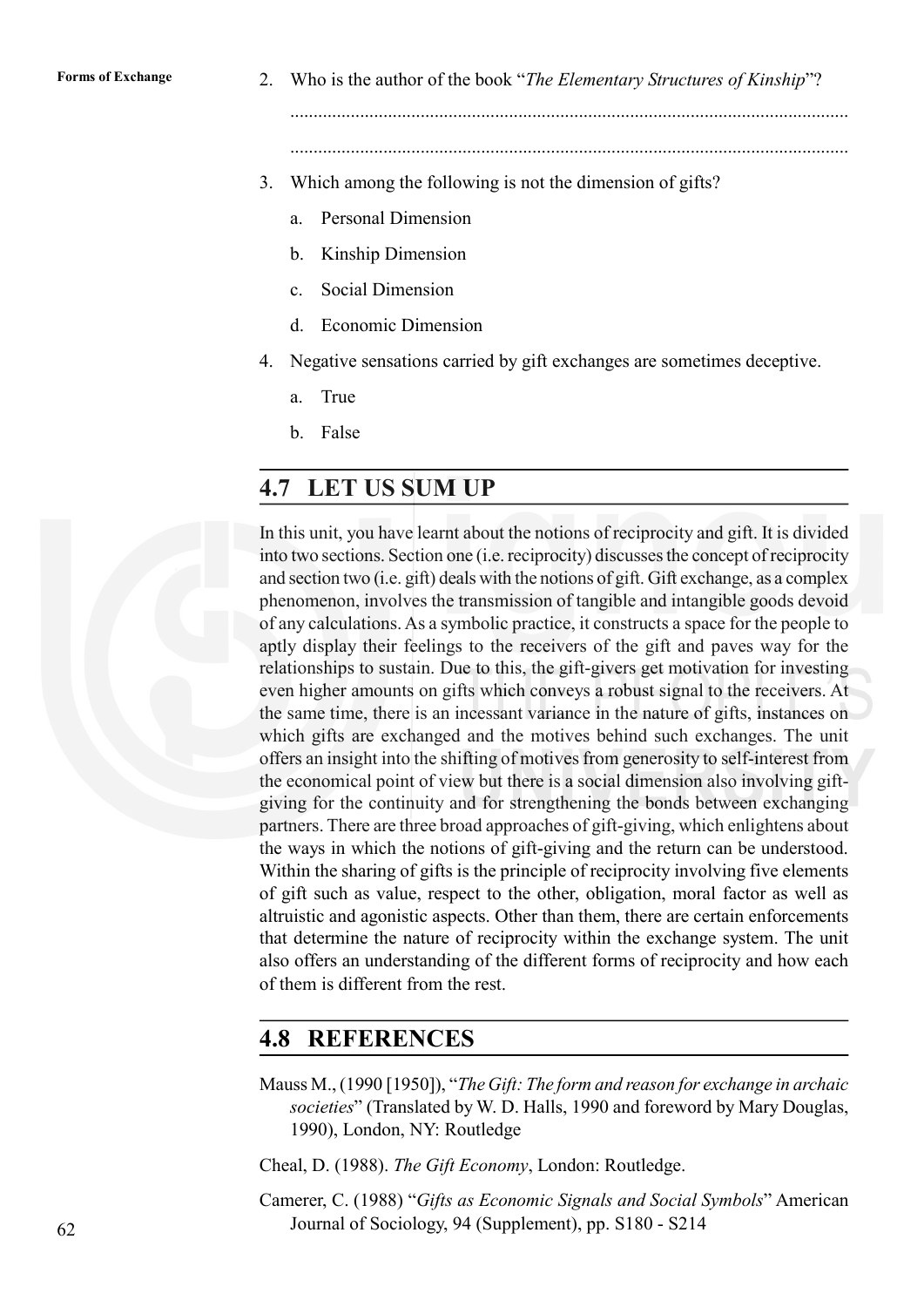- Kolm S. C. (2008) "Reciprocity: "An Economics of Social Relations" Cambridge Reciprocity and Gift University Press
- Gouldner, A.W.: 1960, "The Norm of Reciprocity: A Preliminary Statement", *American Sociological Review* 25(2), pp. 161-178.
- Camerer, C. (1988) "*Gifts as Economic Signals and Social Symbols*" American Journal of Sociology, 94 (Supplement), pp. S180 - S214
- Cheal, D. (1988) "*The Gift Economy*", London: Routledge.
- Ekeh, P.P., (1974) "*Social Exchange Theory: The Two Traditions*", Harvard University Press
- Fehr, E & Gächter, S. (1998) "*Reciprocity and Economics: The Economic Implications of Homo Reciprocans*", European Economic Review*,* 42(3), pp. 845-859
- Fowler, J. H., and Christakis, N. A. (2010) "*Cooperative behaviour cascades in human social networks*" Proceedings of the National Academy of Sciences, USA 107(12), pp. 5334–5338.
- Garner, T. & Wagner, J. (1991) "*Economic Dimensions of Household Gift-giving*", Journal of Consumer Research, 18(December), pp. 368-379
- Gouldner, A.W. (1960) "*The Norm of Reciprocity: A Preliminary Statement*", American Sociological Review, 25(2), pp. 161-178
- Homans, G. (1958) "*Social Behaviour as Exchange*", American Journal of Sociology, 63(6), pp. 597-606
- Ingold, T. (1986) "*The Appropriation of Nature: Essays on Human Ecology and Social Relations*", Manchester University Press
- Kollock, P., (1999) "*The economies of on-line cooperation: gifts, and public goods in cyberspace*", In Smith, M.A., Kollock, P. (Eds.) "*Communities in Cyberspace*" (pp. 220-239), London: Routledge
- Kolm S. C. (2008) "*Reciprocity: An Economics of Social Relations*" Cambridge University Press
- Levi-Strauss, C. (1969) "*The Elementary Structures Of Kinship*", London: Eyre & Spottiswoode
- Malinowski, B. (1922) "*Argonauts of the Western Pacific*" London: Routledge & Kegan.
- Mauss M., (1990 [1950]) "*The Gift: The form and reason for exchange in archaic societies*" (Translated by W. D. Halls, 1990 and foreword by Mary Douglas, 1990), London, NY: Routledge
- Rawls, J. (1971) "*A Theory of Justice*", Harvard University Press
- Sahins, M. (1972) "*Stone Age Economics*", NY: Aldine
- Schieffelin, E. (1980) "*Reciprocity and the Construction of Reality*" Man, 15(3), pp. 502-517
- Sherry Jr., J. F. (1983) "*Gift-giving in Anthropological Perspective*", Journal of Consumer Research*,* 10(2), pp. 157-168.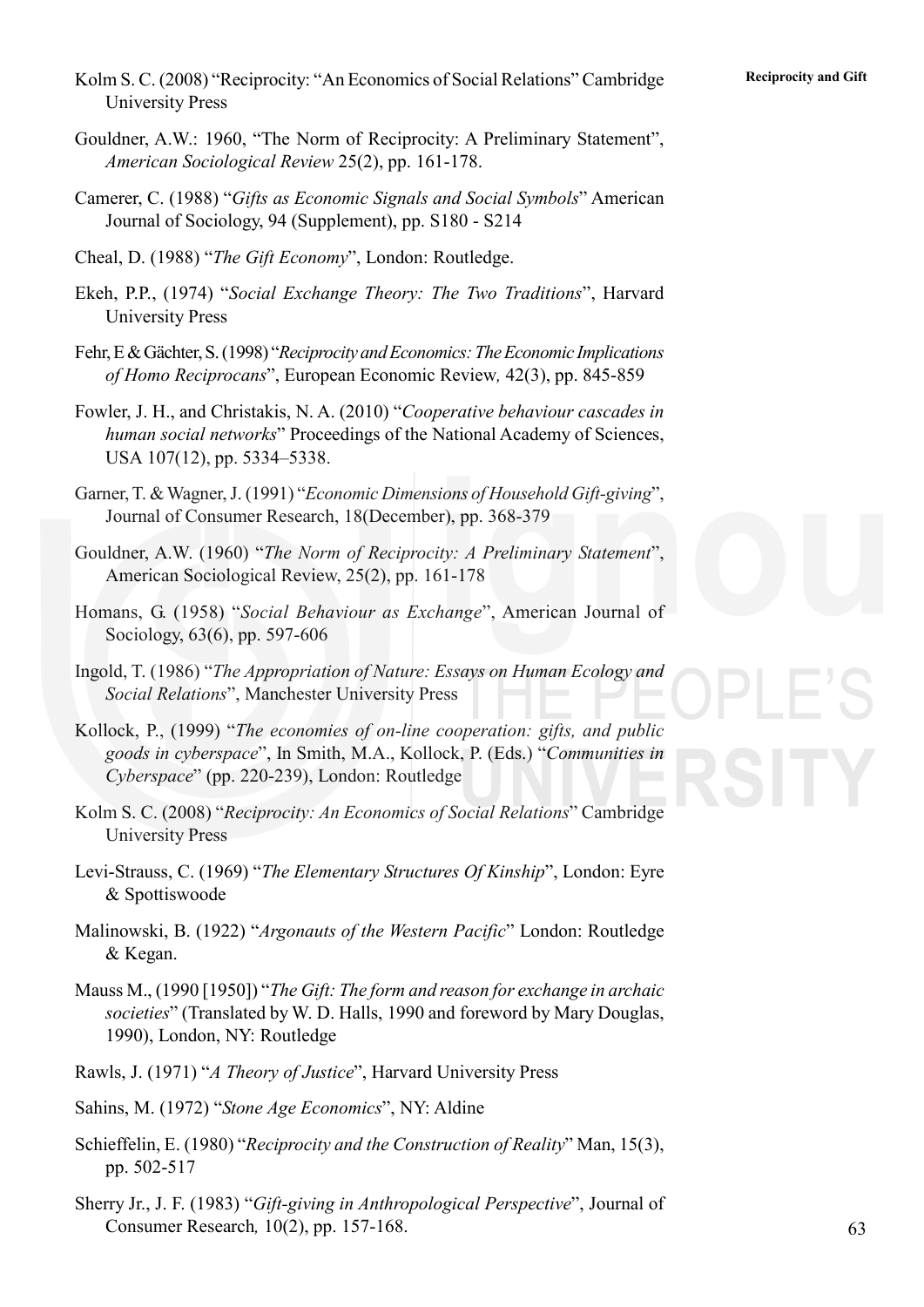- Forms of Exchange Solomon, M. R. (1992) "Consumer Behavior: Having, Being and Buying", Boston, MA: Allyn and Bacon
	- Waldfogel, J. (2002) "*Gifts, Cash, and Stigma*", Economic Inquiry, 40(3), pp. 415-427

# 4.9 SPECIMEN ANSWERS TO CHECK YOUR PROGRESS

#### Check Your Progress 1

- 1. Reciprocity is a mutual process of the exchange of goods or services between two parties, which helps them establish relationships for exchange in future also.
- 2. (a) Legal enforcement
	- (b) Balanced Reciprocity
- 3. C

#### Check Your Progress 2

- 1. A gift is a tangible or intangible thing given, freely or on request, by a person to the other where there is the least expectation of any immediate return.
- 2. Claude Levi Strauss
- 3. C
- 4. True

# THE PEOPLE'S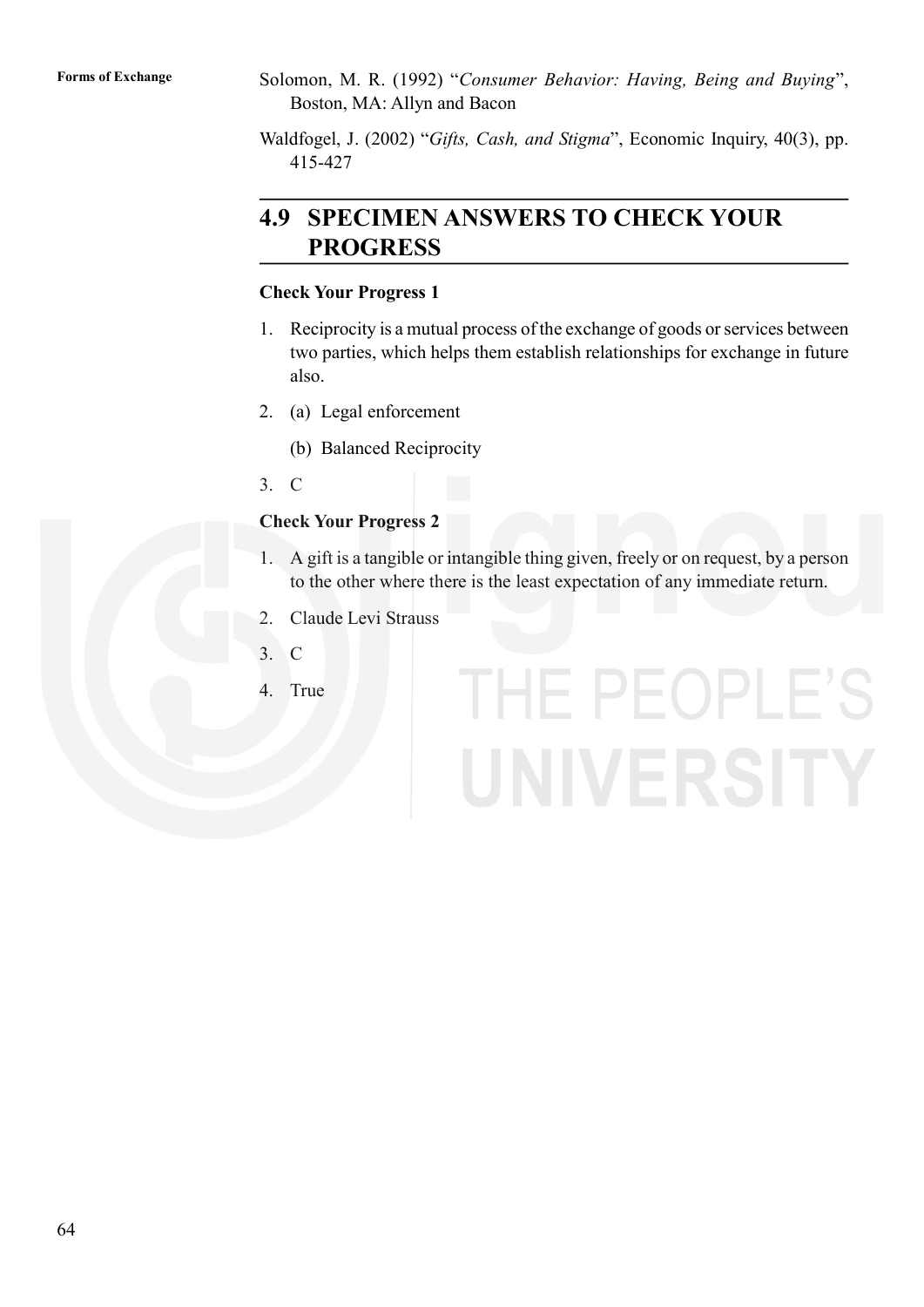# UNIT 5 EXCHANGE AND MONEY\*

#### Structure

- 5.0 Objectives
- 5.1 Introduction
- 5.2 Understanding money and exchange
	- 5.2.1 Money
	- 5.2.2 Exchange
- 5.3 History of exchange
- 5.4 Changing dimensions of exchange
	- 5.4.1 Medium of exchange in hunting and gathering societies
	- 5.4.2 Medium of exchange in pastoral societies
	- 5.4.3 Medium of exchange in agricultural societies
- 5.5 Modern forms of economic exchange
- 5.6 Functions of Money
	- 5.6.1 Medium of Exchange
	- 5.6.2 Store of Value
	- 5.6.3 Unit of Account
- 5.7 Money and Legitimation
- 5.8 Let us sum up
- 5.9 References
- 5.10 Specimen Answers to Check Your Progress

# 5.0 OBJECTIVES

After going through this unit, you will be able to:

- explain the notions of money and exchange,
- discuss the patterns of exchange in the past,
- describe changing dimensions of exchange,
- describe the basic functions of money,
- differentiate between various forms of money, and
- understand the legal issues concerning money.

# 5.1 INTRODUCTION

In unit: 4 Reciprocity and Gift you had learnt about the nature and process of reciprocity and gift and its social significance. Here in this unit on "Exchange and Money". We will explain another aspect of social significance.

<sup>\*</sup>Written by Dr. Ajaz Ahmad Gillani, Asst. Professor, Kashmir University, Kashmir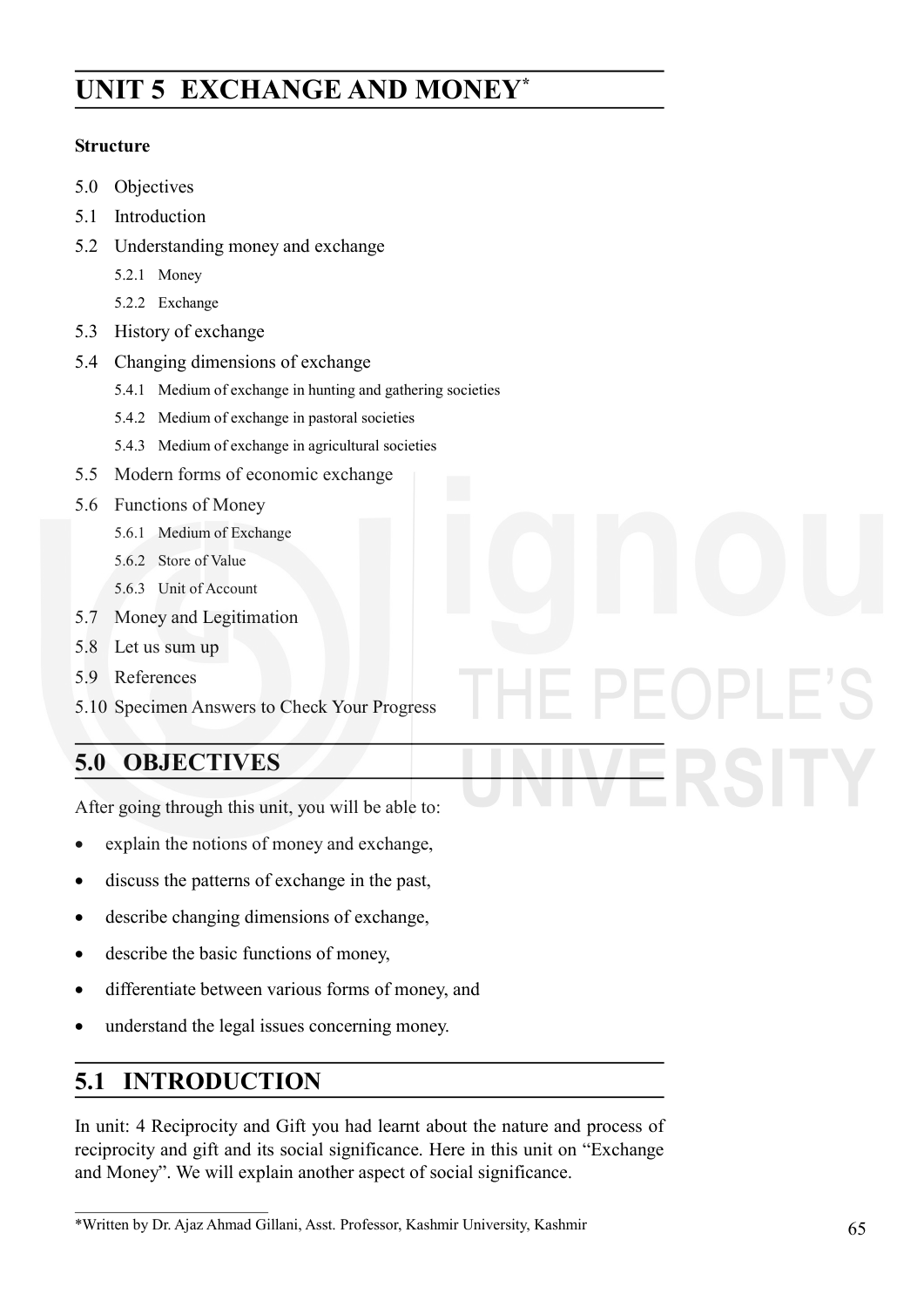Forms of Exchange At the onset, it is important to know that exchange or money cannot be discussed in absence of the other. Scholars across social science disciplines have always dealt with one in relation to the other. Since money is always used as a medium of exchange, a function of the money that will be pondered upon in this unit. Therefore these two terms i.e. exchange and money will be discussed concurrently in this unit also. However, to understand the notions of money and exchange, the unit initially offers a discrete understanding of money and exchange and then provides a historical account of exchange in relation to the money by accentuating on various media of exchanges that existed in societies in the past. The unit also offers an understanding of the changing dimensions of exchange from traditional forms of commodity as a means of exchange to the modern forms of e-money, cheques and bills. As mentioned above, money serves as a medium of exchange, but it also serves other functions which will be emphasized upon in this unit. Also, how value is attached to the commodity used for manufacturing money is a question that the unit enlightens about by emphasizing on the legitimizing aspects of money. On a broader note, the unit will enlighten about the social aspects of economy (from past to present) that binds the groups and communities together and pushes them towards establishing relationships based on exchange.

# 5.2 UNDERSTANDING MONEY AND EXCHANGE

When we discuss and explain the different forms of exchange the two immediate notions come to our minds. These are money and exchange:

#### 5.2.1 Money

Money as a means of exchange is something that people give to obtain goods or services. But it can also be something that people accept to deliver goods or services. Money, according to Zelizer (1994) is the sole 'interchangeable' and a completely 'impersonal instrument'. For economists especially, money is specific in its meaning however the usage of money in daily exchanges carries different meanings. The way in which money is used by economists is at variance from the conventional use of money. For economists, money is a channel through which exchange takes place and is accepted only in the form of payments for tangible or intangible goods or against any unpaid amount. Currencies such as *Rupee* or *Dollars* are the appropriate forms of money. Thus when people speak of the money, they are in essence referring to the currencies (that exist in the form of paper money or in coins). In this sense then, people all across the globe exchange money to receive something in return, and therefore imagining of a world without money is challenging. However, there is a contradiction in the sense that if imagining of a world without money is difficult, then how the exchange system existed in the primitive societies? To elucidate, we will first see how the exchange took place among people in primitive societies and the subsequent transition from non-monetary to monetary exchanges. But before delving into how exchange operated in the past and the transition thereof, let us first understand the meaning and notions of exchange.

#### 5.2.2 Exchange

Exchange is a process of giving and taking, a mutual dependence characterised by two separate features – cooperative and competitive. The cooperative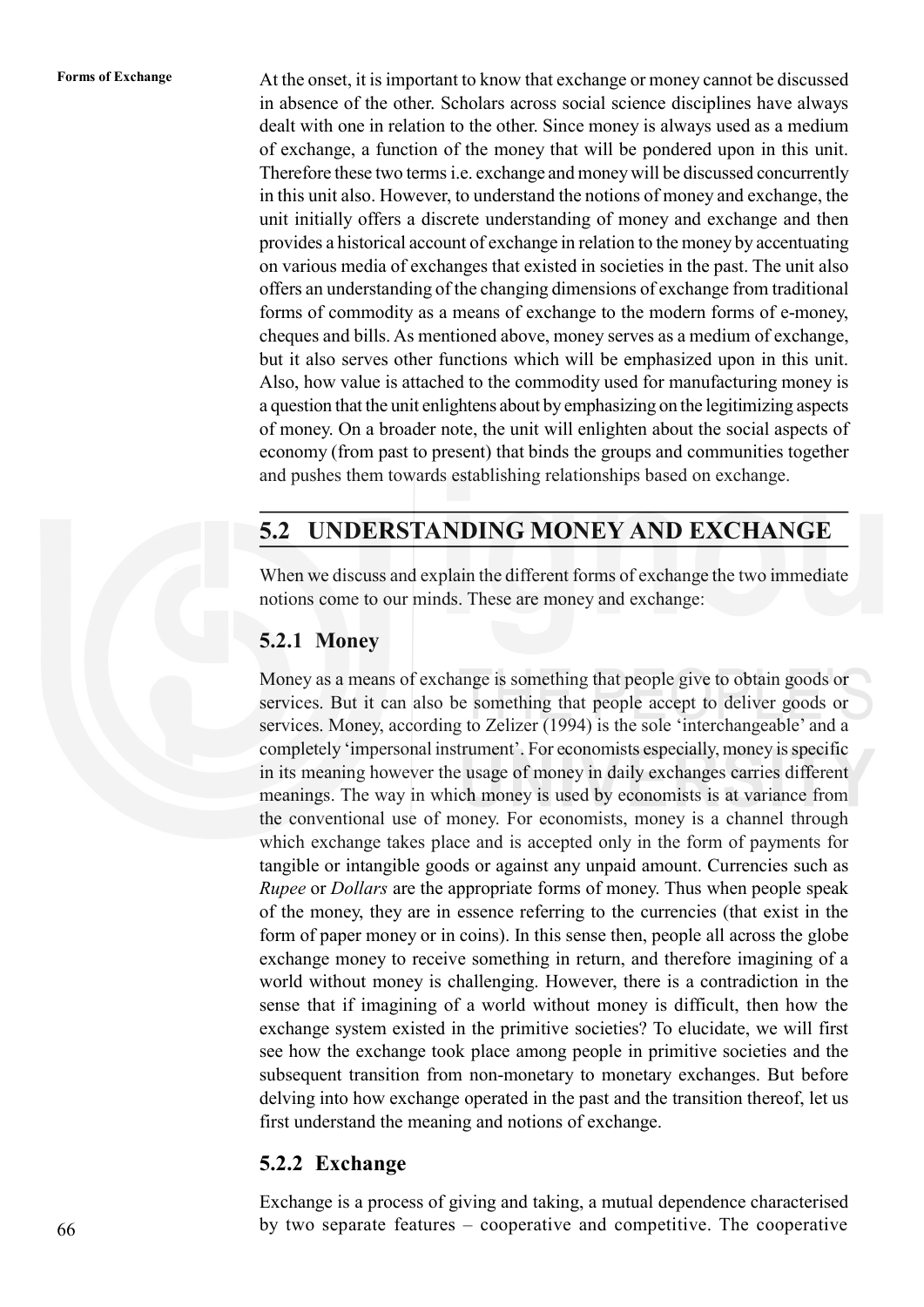Exchange and Money characteristic of exchange has its roots in shared benefits. This is to say that the cooperative feature of exchange involves benefitting both the parties through the exchange process. The other is competitive exchange exhibiting conflict intrinsic in exchange process (Blau, 1964). The comparative explanation of two aspects of exchange – cooperative and competitive – keeps changing depending on the objective aspects and subjective discernments of exchange. Two important forms of exchange i.e. *reciprocal* and *negotiated* exchanges largely depend on the two broader aspects of exchange i.e. cooperation and competition. The negotiated form of exchange binds the actors thus reflecting cooperation. In such exchange, both the actors involved in exchange encounter fair rewards through exchange wherein the rewards of one correspond to the rewards of the other thus reflecting cooperation among the two. The other is reciprocal exchange reflecting the conflict of interests. In reciprocal exchange, though both the actors are given benefits but there is no negotiation and so there is a tendency towards conflict in this form of exchange which becomes apparent through competition in the exchange process. Also, while in negotiated exchange, the parties accept the conditions of exchange which are binding upon them; but in reciprocal exchange, the parties give away for others' benefits without any anticipation of when or if the other party will reciprocate.

# 5.3 HISTORY OF EXCHANGE

While people lived in communities since ages and using money in the form of commodity was customary, but money also existed in the form of metallic things such as gold and silver. However what constitutes the currency in any given social system varies from time to time and includes various tangible things accepted as substitute of money. This reflects that money through ages has been understood and realised in various forms and the various forms of money acceptable in societies depended largely upon the necessities of people in these societies. As such, there are two forms of money. One that involves the exchange of goods for goods and other involves exchanging currency for goods. The former is with intrinsic value called as *commodity money* and the latter is called as *paper money* with no intrinsic value (Mishkin & Serletis; 2011). But different stages of the evolution of money can be traced through the growth of human civilization across time and space. Money initially evolved in the form of commodity (based on the barter system), transited through metallic money (coins), paper money (bank notes) and credit money (cheques) until it reached to the plastic money (credit and debit cards) and e-money used for online transactions (Chinnammai, 2013). In the following sections, we will discuss about the transiting nature of money from commodity to bank notes to electronic money (or e-money).

## 5.4 CHANGING DIMENSIONS OF EXCHANGE

In the past, societies largely used commodity (both tangible and intangible) as the medium of exchange which were unanimously acceptable to all in a given social setting. Every person accepted goods as payment in exchange for their own goods or services delivered. This means that commodities carry certain value for which it qualified to be accepted as money. However, there was a precondition for any form of material goods to be considered as commodity money and this is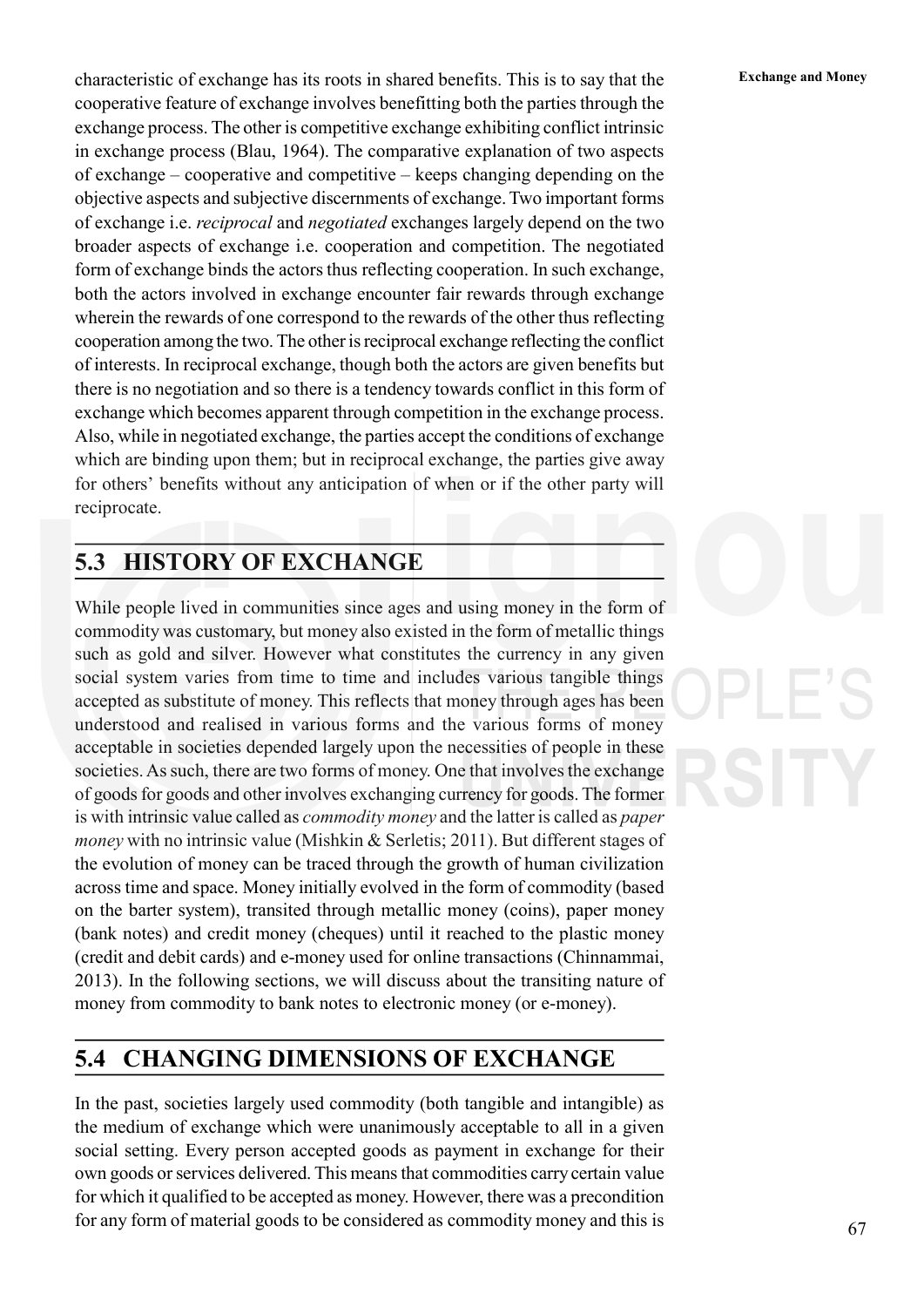Forms of Exchange how it distinguishes from other forms of commodity exchanges. This form of commodity money has been existent since hunting and gathering societies, pastoral societies and agricultural societies. The commodities in each successive society, however, differ from the other and can best be understood separately.

#### 5.4.1 Medium of exchange in hunting and gathering societies

One of the most undeveloped societies was the *hunting and gathering society* in which survival largely depended on hunting. The most surviving state of affairs in such societies was the property met out due to hunting which carried certain value acceptable to all. For example, skin of the hunted animals was being exchanged for clothing thus constituting one of the earliest commodity money. This form of commodity money is still existent in some parts of the world where exchange in the form of goods for goods of this kind takes place. Alongside the commodity money made through hunting, people also exchanged weeds and roots as forms of food and also used for medication purposes.

#### 5.4.2 Medium of exchange in pastoral societies

While there was a transition from hunting and gathering societies to the *pastoral societies*, the commodity money also marked a shift thus bringing in a significant change in the nature of commodity money from skin and fur of the hunted animals to commodities in the form of cattle, which constituted expensive yet negotiable forms of commodity money. These domestic animals were suitable for quick transfer and be kept for longer periods of time in the form of live-stock than skin or fur of the hunted animals.

#### 5.4.3 Medium of exchange in agricultural societies

In *agricultural societies,* commodity money existed in the forms of produce from the fields. The produce from the fields included vegetables, fruits, maize, rice, wheat and so on besides other cultivated produce of daily use. At the same time, certain kinds of animal food such as eggs were also used as a form of commodity money in agricultural societies. However this is not to say that currency did not exist during this phase. But people practiced exchange more in terms of the commodity money and the currency would be used to make purchases of the goods or services which were not available for exchange against commodities. While the commodity money of this form is still existent in rural India, however there has been a transformation in the type of money being used for exchange. Again, this is not to say that the commodity money does not exist in the present societies. It does exist but the exchange takes place at a broader level in the form of export and import of goods for goods or goods for money and so in modern (industrial) societies, there exists a dual currency in the form of commodity and bank notes. While the nature of commodity money also transformed from material goods of daily use to the precious metallic commodities such as gold, the paper money too emerged in the form of bank notes as well as cheques.

# 5.5 MODERN FORMS OF ECONOMIC EXCHANGE

As mentioned in the previous section, paper money emerged in the form of bank notes as well as cheques. These are the modern forms of monetary economy and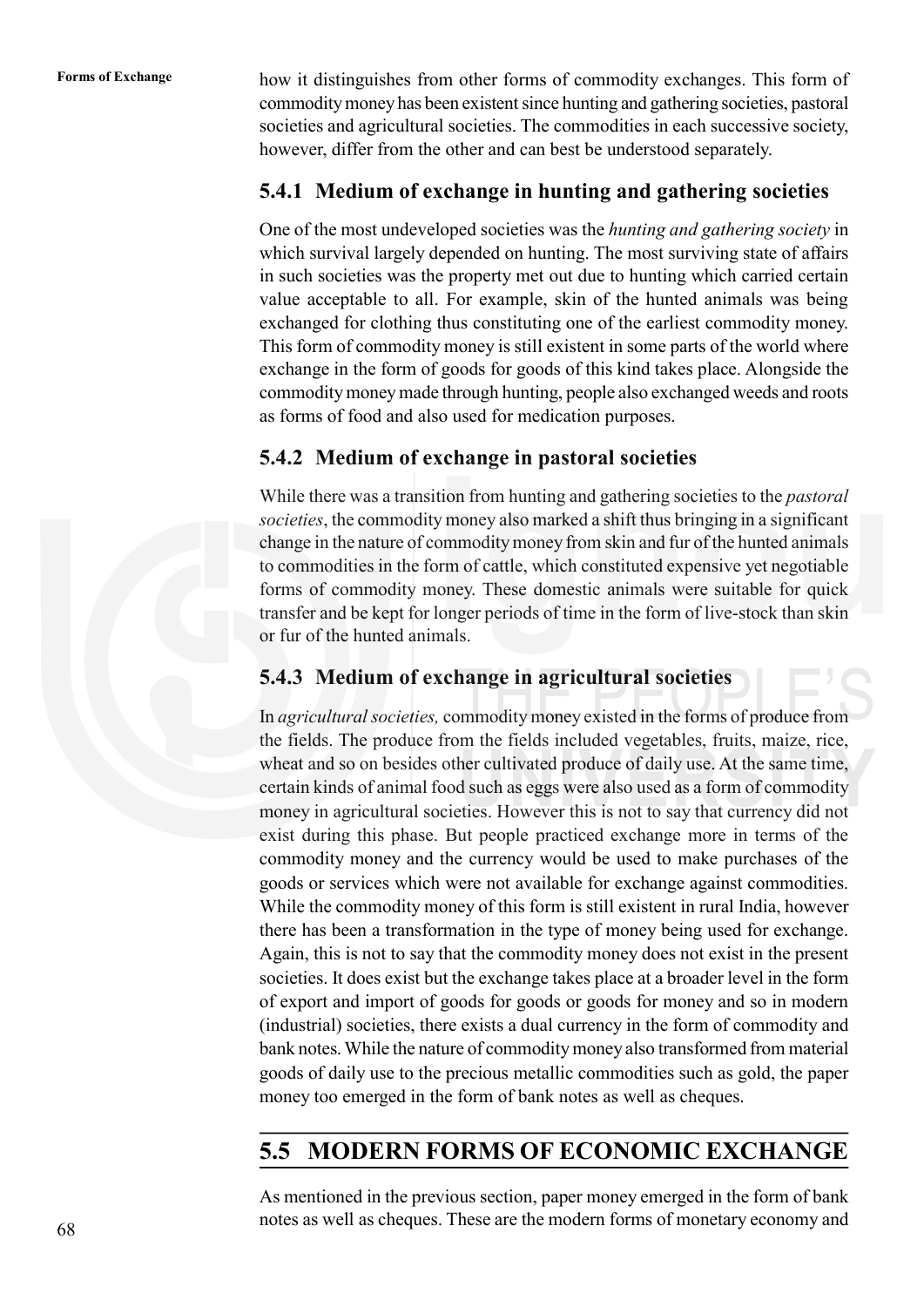$P \vdash$ 

Exchange and Money generally accepted as a mode of payment within the process of exchange. Both bank notes as well as cheques are legally accepted as the forms of paymentmaking-currency which originated due to the growth and expansion of modern technologically advanced banking (Eisenstein, 2011). Due to its legitimation factor, currencies are being exchanged across countries. However, the evolution of paper money was not the manifestation of the vanishing of metallic money. Paper money had a strong backing of the metallic money in the form of gold in the sense that it was an easy go task to convert paper money into gold in times of demand. Due to this, there was a sudden rise in the cost of gold and silver. After this transition in the form of money and the inconvertible feature of paper money into metallic money, bank notes came to be the accepted form of money only because it is considered as a legal tender. However the negative aspects of paper currency, such as being easily stolen and difficult to transport larger amounts, led to the evolution of modern banking system in which cheques were the means of exchange. While cheques evolved as the portable form of money, it did not replace the bank notes. Both bank notes and cheques existed simultaneously and continued to be major forms of money in the modern world. However the difference between the two is that bank notes did not lose its value on exchange but a cheque expires after the transaction is made. For larger transactions, cheques are the means of exchange unlike bank notes used for petty exchanges.



Illustration

There has been yet another major transformation in the modes of payment in the contemporary times. Alongside the existence of paper money in the form of cheques and bank notes, the transactions are done through bills and saving certificates as well as through online payment mode. The online transaction is a kind of digitalised form of economic transaction commonly called as e-money. This digital economic exchange is ensured by the technological innovations such as online banking system, mobile banking, paytm and so on. While through paper currency, the transactions are done for larger amounts however digital mode of transactions does not allow for larger amount transactions so as to come in line with the paper currency transactions. There is always some limit on the amount being exchanged through online mode. However the online payments are a quick mode of exchange and done in a little amount of time. The other form of money for exchange in the digital world is through plastic money. Plastic money exchanges take place through credit, debit and other cards.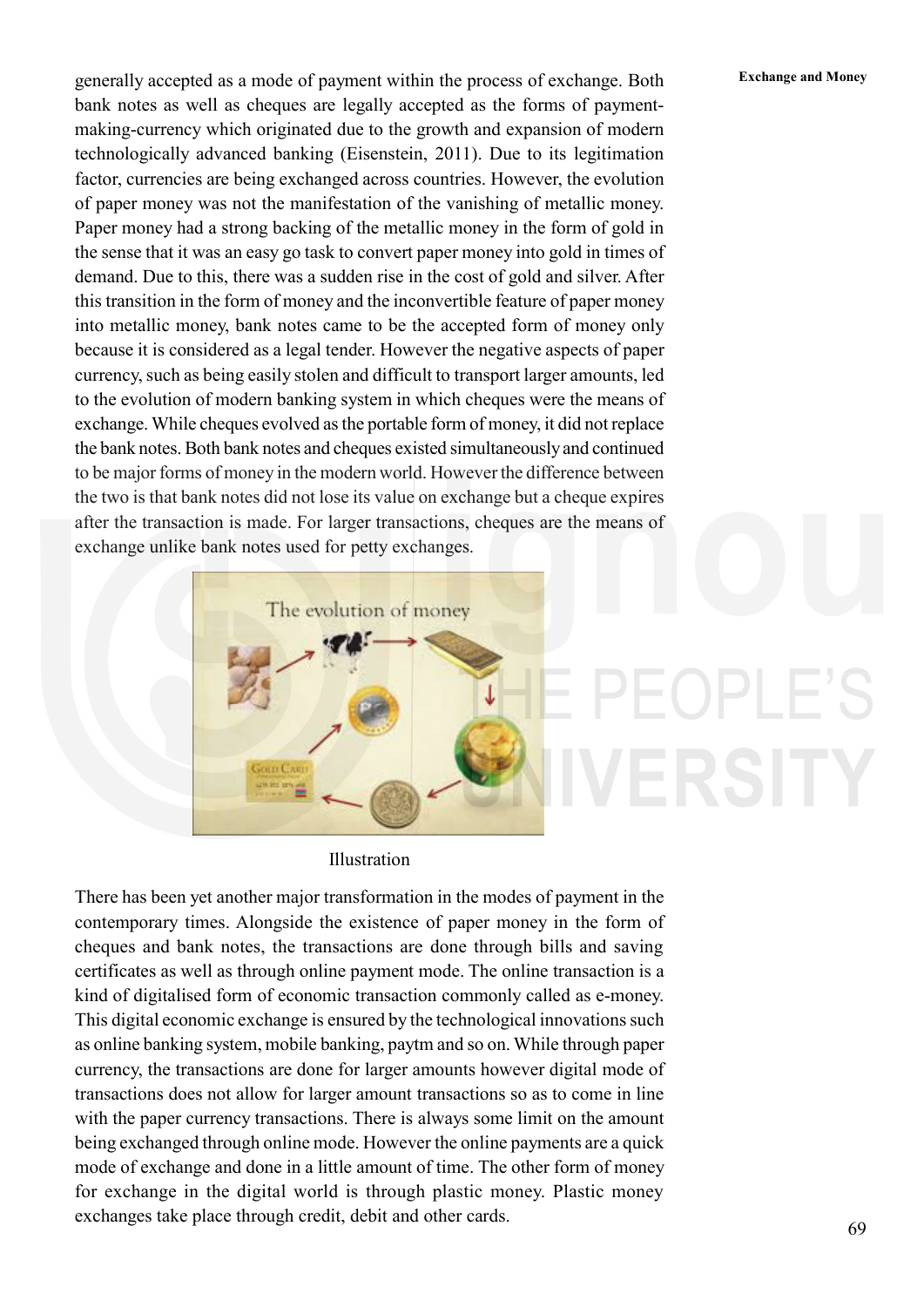#### Forms of Exchange **Check Your Progress 1**

1. Define money in your own words?

........................................................................................................................

........................................................................................................................

- 2. Plastic money is the money made of plastic. True or false.
- 3. Transaction through digital money involves .............................. payments.
- 4. Negotiated exchange is a form of exchange characterised by ............................. (cooperation/competition).
- 5. Payments through Credit/Debit card is a form of ............................... money.

### 5.6 FUNCTIONS OF MONEY

The functions of money can be determined in the way it is used in exchange of goods and services or other transactions thus acting a medium ensuring exchange. It retains the value till the time it is under possession. Money also functions as a measuring factor in determining the value of relative goods and services thus enabling a better buy among corresponding goods. It is also through money that the value of commodities in the market is determined. John Hicks in his *Critical essays in monetary theory* published in 1967 states that money can be defined through the way it functions. Economists (such as Ingham, 2004; Mishkin & Serletis, 2011) and Social scientists alike (such as Maurer, 2006; Carruthers, 2010) have mentioned three important functions of money. They are *medium of exchange*, *store of value*, and *unit of account*. According to them, the distinguishing factor between 'money and other assets' lies in the former for being a medium of exchange.

#### 5.6.1 Medium of Exchange

The foremost function of money is that it is the medium of exchange. Medium of exchange in general means receiving anything in exchange for goods and/or services. However, since the focus here is on money, therefore money acts as a medium of exchange for being used to buy goods or services. In making transactions, we use money in the form of bank notes and cheques in exchange to goods and/or services. The notion that money is a medium of exchange lies in its value that holds significance while making transactions. And for the transactions to be successful requires an on-hand medium of exchange. Unlike in the ancient societies where there was the exchange of commodities for commodities and the exchange occurred only when there was the need of certain goods, the modern modes of payment involves money as a medium of exchange for goods or services free from any difficulties in the mechanism of exchange. Money as a medium of exchange is based on two pre-conditions: one identifying a person who is in need of what the one offers; and two this identified person must have what the other is looking for. The former fits into the form of exchange that existed in the past where commodities were exchanged for commodities, but the latter fits into both the traditional as well as modern societies. This process of identifying the suitable person based on the goods they possess for exchange against what they do not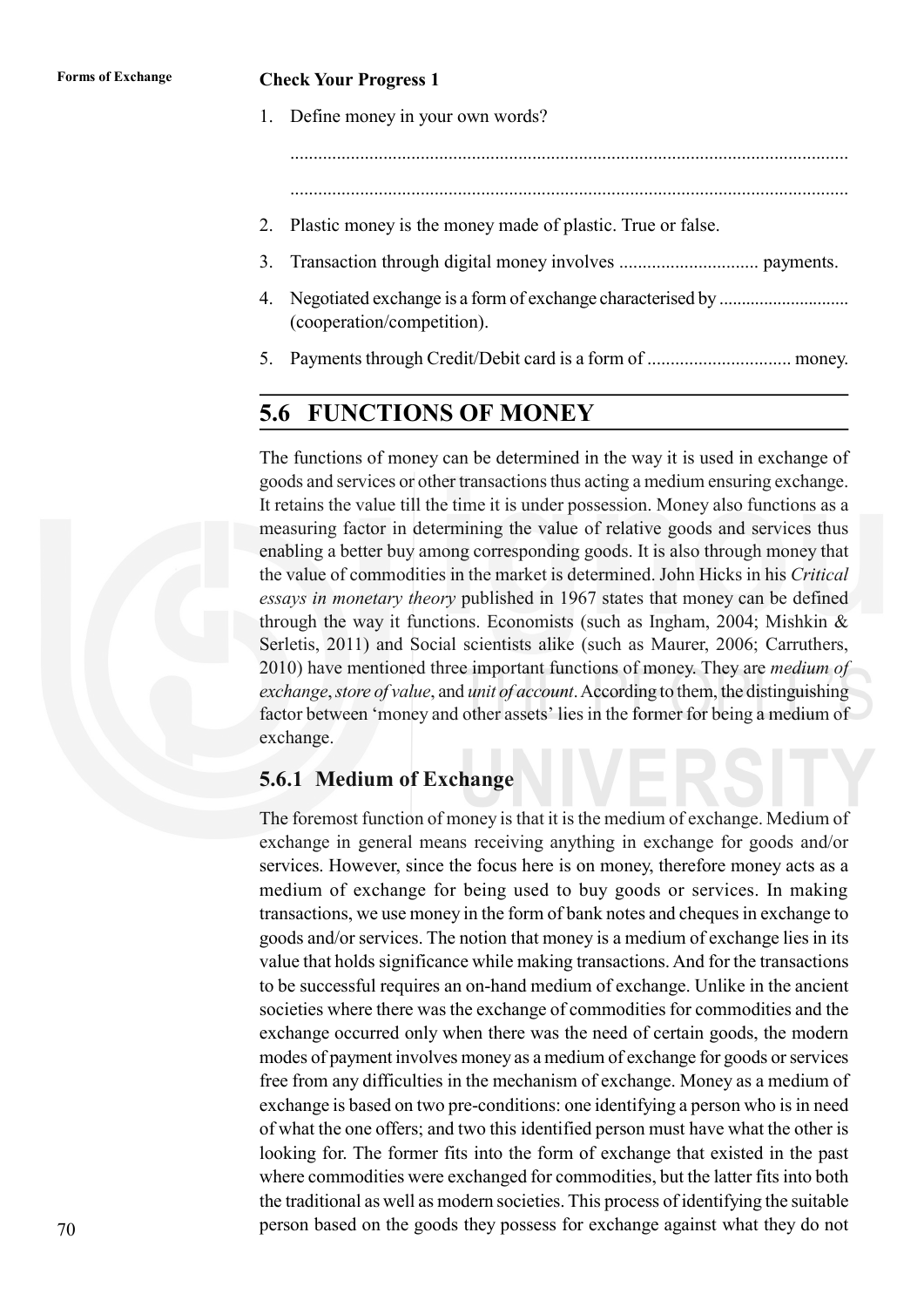have is termed as double coincidence. The double coincidence of the medium of Exchange and Money exchange ensures the dependency for commodities based on the division of labour and the production of goods which in turn encourages specialization of roles and thereby resulting in a growth in the production.

#### 5.6.2 Store of Value

Store of value is another function that money serves. Money acts as a storehouse of purchasing power. The purchasing power is reflected through the amount of money saved for future purchases. People tend not to spend all of the money upon receiving it. They keep a fraction of the received money for future use. For instance, a labourer who receives some money in exchange to the labour spends only a proportion of it and preserves some proportion of it for use during paucity thus ensuring future exchanges. The underlying idea of the store of value embodies money as a channel through which it can be saved which guarantees the purchasing power at different intervals of time. This involves shifting of purchasing power from present to future thus holding the value of money over time. A common example of this kind involves keeping money in a locker and taking it out during times of needs. Also while utilizing the preserved money, it does not lose its value but can buy almost the same things which it could buy in the past.

Now the question arises that why money only serves the function of store of value when the commodities also preserve the value? Answer to this question rests on the fact that while both money and commodities (such as land, house, or other commodities) can be the stores of value but the difference lies in the liquidity of the money. While the money and commodity can be exchanged and preserved but money is the most liquid of all assets. This means that money does not require any conversion to determine its value or to make any purchases. It is a value in itself. But commodities have to be converted into money in order to make purchases and the nature and measure of commodity determines its value. Also the value of commodity is always in flux. For example, a person sells his piece of land in order to pay the debt. He most likely settles down for a low price in the deal thus reducing the value of commodity being sold. Therefore land, in this case, cannot be considered as a good store of value. Money, being most liquid, is the good store of value because its value is fixed and does not change over time.

#### Activity 1

Visit a "Sabji Mandi" i.e. a fruits and vegetables wholesale market for a few days, observe the sale of fruits and vegetable and the rate of their prices. Talk to the vendors or sellers about the reasons for price fluctuation in various items.

Write a note on "value of Fruits and Vegetable and their marketing" Share your 'note with others in your Study Center.

#### 5.6.3 Unit of Account

The third function of money i.e. unit of account helps determine the measure of value. Unlike in barter economy with no measure of value except that there was the exchange of commodities for commodities, money as a unit of account helps measure the value of goods or services being exchanged. For example, if we

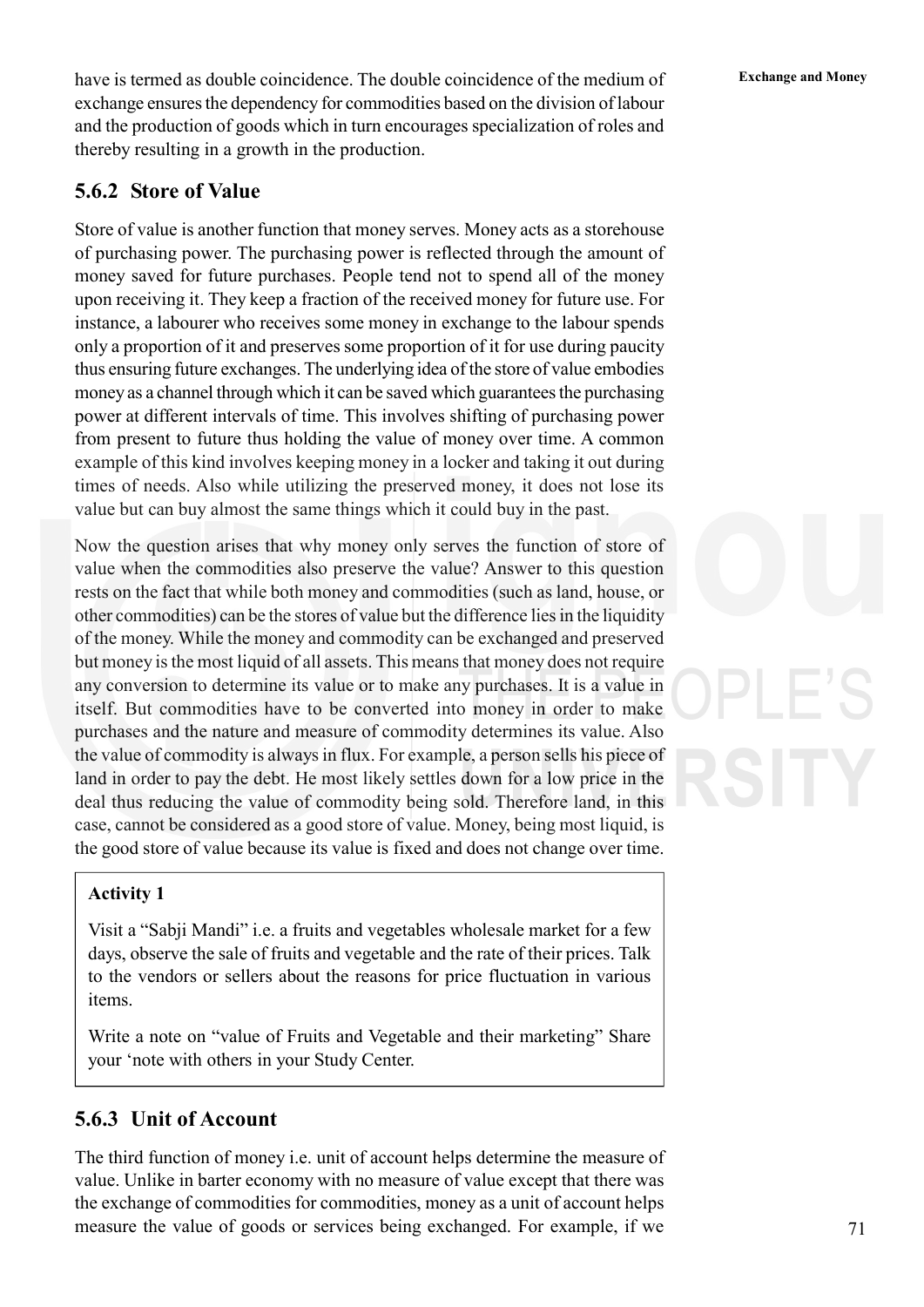Forms of Exchange measure the monetary value of one kilogram of chicken and one kilogram of mutton (such as chicken for Rs. 150 and mutton for Rs. 450), we would say that mutton is thrice as expensive as chicken. The relative value of money and commodities in this case can easily be compared. Prices of the commodities are measured only through its monetary value. Money as a unit of account is used to compare the prices of various goods. This means that the measurement of value depends on the medium of exchange.

> To simplify the process of measuring the value of goods and services, let us take the example of currency in different countries such as United States, United Kingdom, India, Europe, etc. Each of these countries use a different currency as the medium of exchange and their respective currencies are the basic unit to measure the value. In these countries, any kind of goods that are being sold at some price reflects certain value in terms of the currency of selling country. Using currency as a factor in comparing goods, we can make a better bargain by selecting the currency which offers goods at minimal prices in the exchange market. The prices of goods are quoted in various units differing from one country to another. The unit in which price is quoted in a country is the unit of account of that country. In India, the unit of account is rupee, Dollar in US, Euro in Europe and so on.

# 5.7 MONEY AND LEGITIMATION

While in the above section we have made clear what constitutes money through the ways in which money functions in its various forms such as commodity money, paper money, plastic money and/or digital money or e-money. All forms of money serves as a medium of exchange but can e-money be accepted as money because it serves all the three functions discussed above? To clarify, all forms of money can be the medium of exchange but all means of exchange does not necessarily constitute money. This argument stands as a base to elucidate what actually constitutes money. There apparently comes in something that is beyond the economic aspects of defining money and this something is 'legal'. The legal aspect places restriction on what constitutes the legally accepted money as against the means of exchange. Therefore, while e-money qualifies to be called as a medium of exchange, however it does not qualify to be accepted as money because there is no legal sanction to e-money in India however transactions done through e-money are predominantly based on mutual agreement between two actors.

The argument above can be explained through the value that is given to money by the government without considering the manufacturing material of money. Government releases money, places some value over it and legalizes it for transactions. The money released by the government has a legal endorsement and therefore economists call it "legal tender money" (Fuller, 1989) and this makes it obligatory for the people to accept it as a medium of exchange. The legal tender money is the only medium which is accepted by the finance organizations to realise debts from its customers. However there is limit to the value of currency being accepted in return to the debts. For example, in India during the end of  $20<sup>th</sup>$  century, there was a limit in the value of lower coins, such as 25 paisa or 50 paisa, being received against the debt upto a value of rupees twenty five. In India, RBI legally invalidated the circulation of coins in the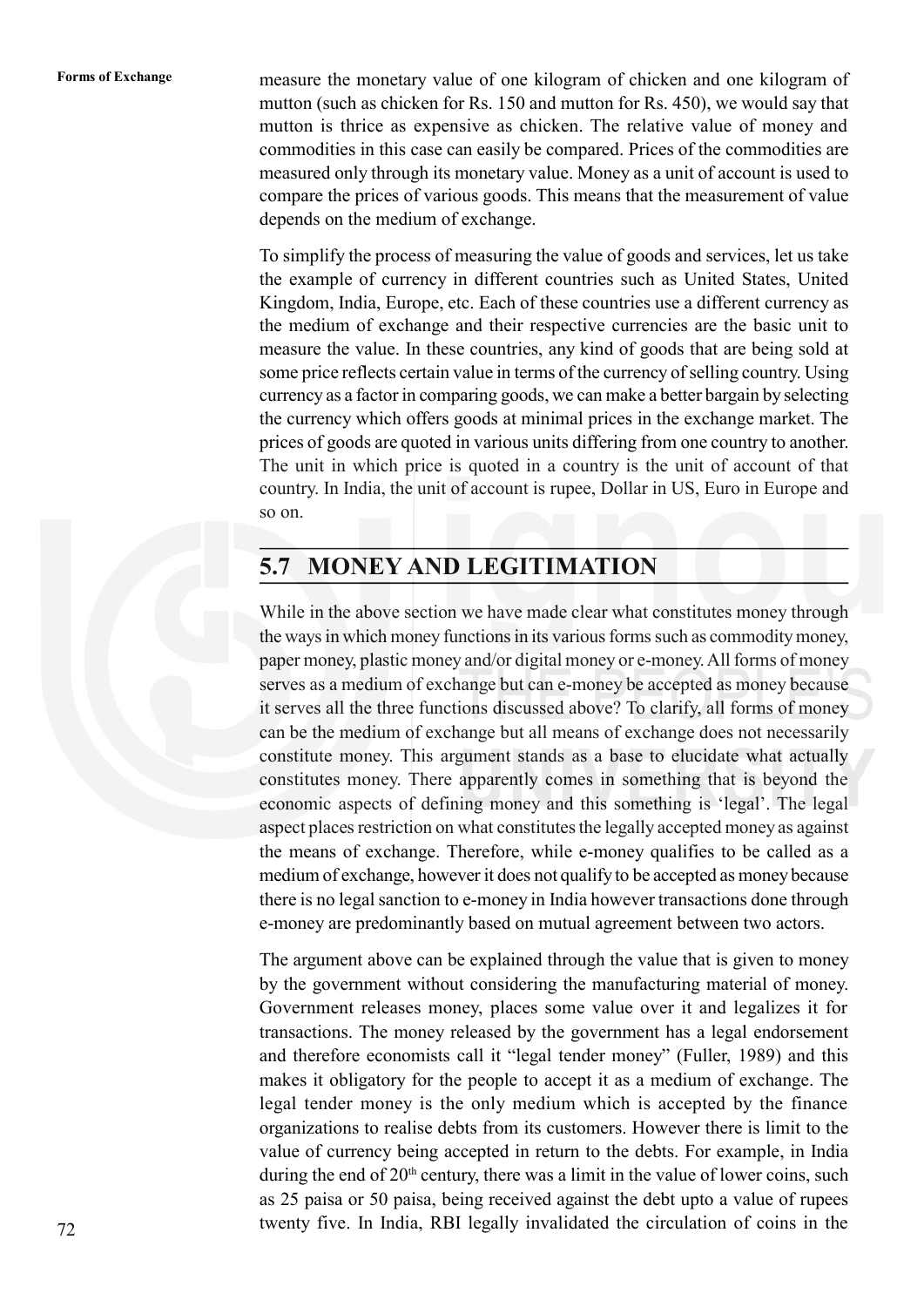denomination of 25 paisa or below and this came into effect from  $30<sup>th</sup>$  June, 2011 Exchange and Money (Chinnammai, 2013). Therefore in exchange market, people may refuse to accept money paid in lower denominations if it exceeds the set limit. In such a case, coins of lower denominations, if exceeding the limit, cease to be a legal currency.

#### Check your progress 2

- 1. Mention the three basic functions of money.
	- (1) .............................................................................................. (2) ..............................................................................................
	- (3) ..............................................................................................
- 2. Only e-money can determine the value of goods or services in the modern societies. (True or false).

........................................................................................................................

........................................................................................................................

- 3. What is 'e' in e-money. (............................... money)
- 4. What is legal tender money?

# 5.8 LET US SUM UP

In this unit, we have discussed the two terms of money as exchange and well as the mechanism of exchanges that existed in our societies in the past and the forms of money that were used in exchange process. The unit offers a brief historical account of money and exchange. It traces the changing dimensions of exchange from commodity to bank notes that existed from past to the present respectively. The unit then marks a shift towards elucidating what constitutes paper money vis-a-vis the modern forms of exchange. The unit also offers the functional aspects of money by shedding light on money as a medium of exchange, its value and money as the unit of account. It also informs about the legal aspects of money by focussing on how money becomes legal commodity.

# 5.9 REFERENCES

- Carruthers, B.G. (2010) "*The Meanings of Money: A Sociological Perspective*", Theoretical Inquiries in Law, vol. 11, No. 51, pp. 51-74
- Eisenstein, C., 2011, "*Sacred Economics: Money, Gift, and Society in the Age of Transition*" North Atlantic Books
- Ingham G. (2004) "*The Nature of Money*" Cambridge University Press, UK
- Maurer, B. (2006) "*The Anthropology of Money*", Annual Review of Anthropology Vol. 35, pp. 15–36
- Zelizer, Viviana. 1994. *The Social Meaning of Money*. New York: Basic Books.

Blau, P. M. (1964) "*Exchange and Power in Social Life*", Wiley